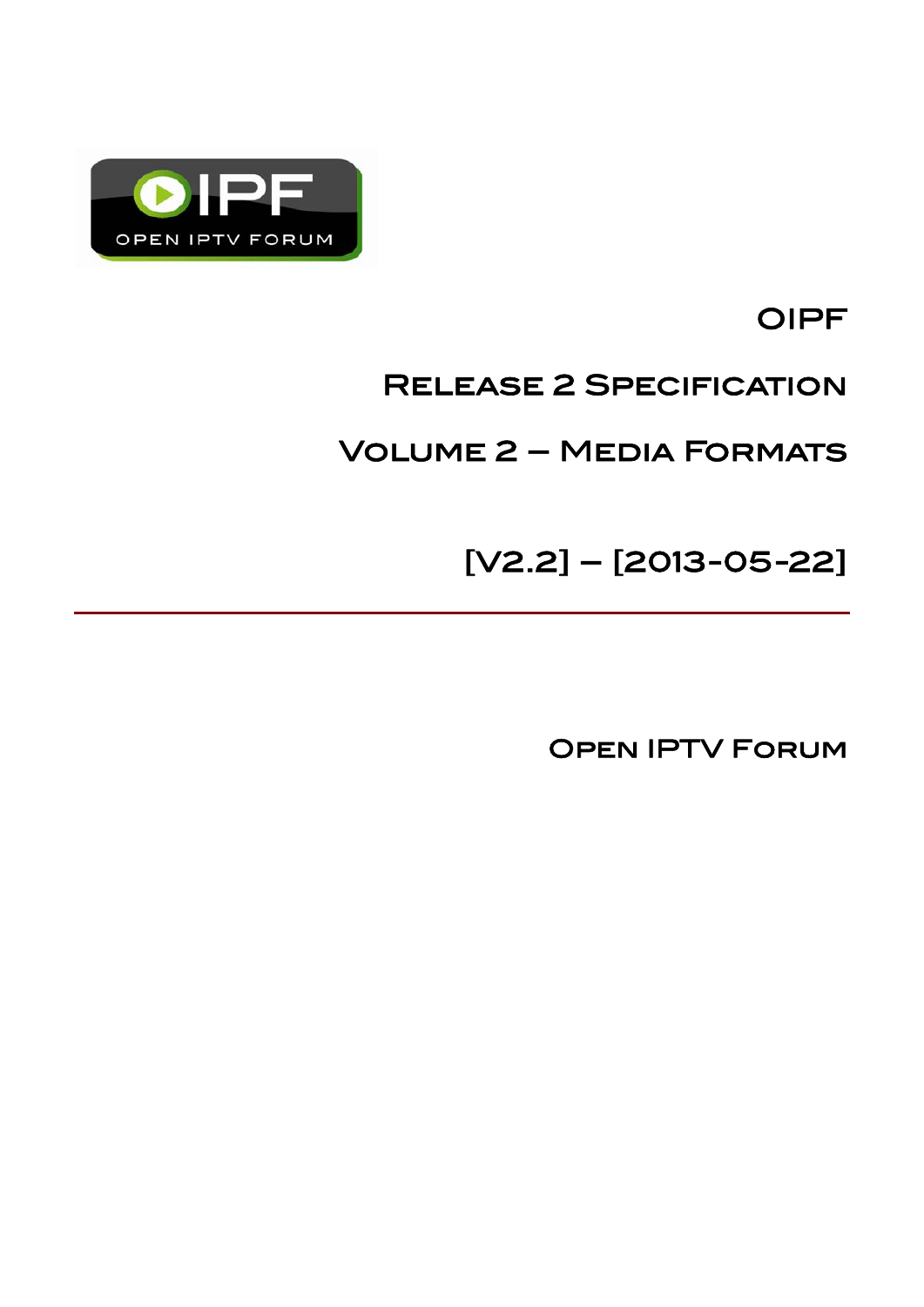*Open IPTV Forum* 

Postal address

Open IPTV Forum support office address 650 Route des Lucioles – Sophia Antipolis Valbonne – FRANCE Tel.: +33 4 92 94 43 83 Fax: +33 4 92 38 52 90

Internet

[http://www.oipf.tv](http://www.oipf.tv/)

*Disclaimer* 

The Open IPTV Forum accepts no liability whatsoever for any use of this document.

This specification provides multiple options for some features. The Open IPTV Forum Profiles specification complements the Release 2 specifications by defining the Open IPTV Forum implementation and deployment profiles. Any implementation based on Open IPTV Forum specifications that does not follow the Profiles specification cannot claim Open IPTV Forum compliance.

#### *Copyright Notification*

No part may be reproduced except as authorized by written permission. Any form of reproduction and/or distribution of these works is prohibited.

Copyright © 2013 Open IPTV Forum e.V.

All rights reserved.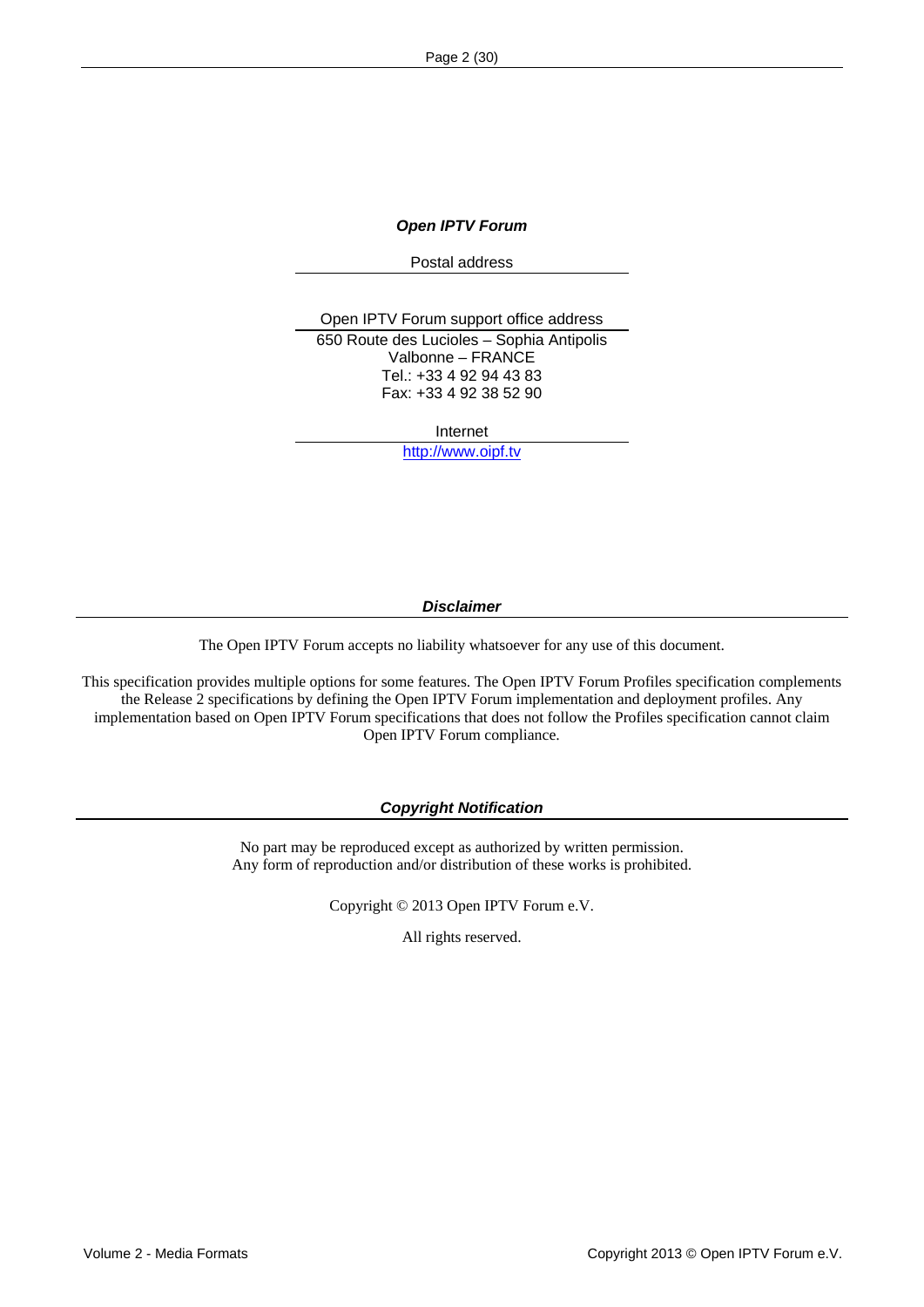# **Contents**

| 1                       |                |          |  |  |  |
|-------------------------|----------------|----------|--|--|--|
|                         | 1.1            |          |  |  |  |
|                         | 1.2            |          |  |  |  |
|                         | 1.3            |          |  |  |  |
| $\overline{2}$          |                |          |  |  |  |
|                         | 2.1            |          |  |  |  |
|                         | 2.2            |          |  |  |  |
|                         | 2.2.1<br>2.2.2 |          |  |  |  |
|                         |                |          |  |  |  |
| 3                       |                |          |  |  |  |
| $\overline{\mathbf{4}}$ |                |          |  |  |  |
|                         | 4.1            |          |  |  |  |
|                         | 4.2            |          |  |  |  |
|                         | 4.3            |          |  |  |  |
| 5                       |                |          |  |  |  |
|                         | 5.1            |          |  |  |  |
|                         | 5.1.1          |          |  |  |  |
|                         |                |          |  |  |  |
|                         | 5.1.2          |          |  |  |  |
|                         |                |          |  |  |  |
|                         | 5.1.3          |          |  |  |  |
|                         |                |          |  |  |  |
|                         |                |          |  |  |  |
|                         |                |          |  |  |  |
|                         | 5.1.4          |          |  |  |  |
|                         |                |          |  |  |  |
|                         | 5.1.5          |          |  |  |  |
|                         |                |          |  |  |  |
|                         |                |          |  |  |  |
|                         | 5.1.6          |          |  |  |  |
|                         |                | 5.1.7 3D |  |  |  |
|                         |                |          |  |  |  |
|                         | 5.2            |          |  |  |  |
| 6                       |                |          |  |  |  |
|                         | 6.1            |          |  |  |  |
|                         | 6.2            |          |  |  |  |
| 7                       |                |          |  |  |  |
|                         | 7.1            |          |  |  |  |
|                         | 7.2            |          |  |  |  |
| 8                       |                |          |  |  |  |
|                         | 8.1            |          |  |  |  |
|                         | 8.1.1          |          |  |  |  |
|                         |                |          |  |  |  |
|                         |                |          |  |  |  |
|                         | 8.1.2          |          |  |  |  |
|                         | 8.1.3<br>8.1.4 |          |  |  |  |
|                         | 8.1.5          |          |  |  |  |
|                         |                |          |  |  |  |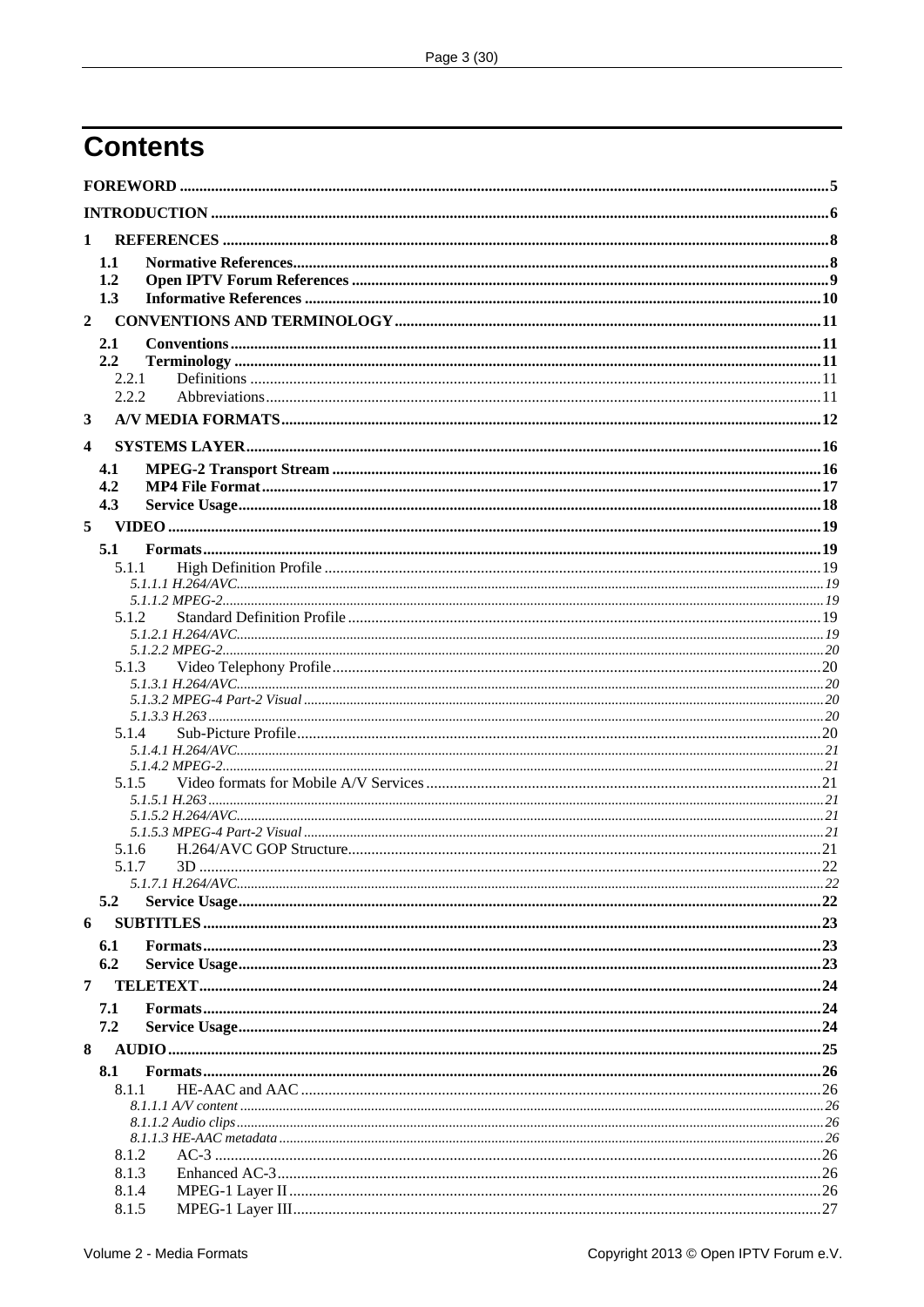| 8.1.6        |  |
|--------------|--|
| 8.1.7        |  |
| 8.1.8        |  |
| 8.1.9        |  |
|              |  |
| 8.1.10       |  |
| 8.2          |  |
| 8.2.1        |  |
| 8.2.2        |  |
| 8.2.3        |  |
| 8.2.4        |  |
| $\mathbf{Q}$ |  |
| 9.1          |  |
| 9.1.1        |  |
| 9.1.2        |  |
| 9.1.3        |  |

# **Tables**

# **Figures**

|--|--|--|--|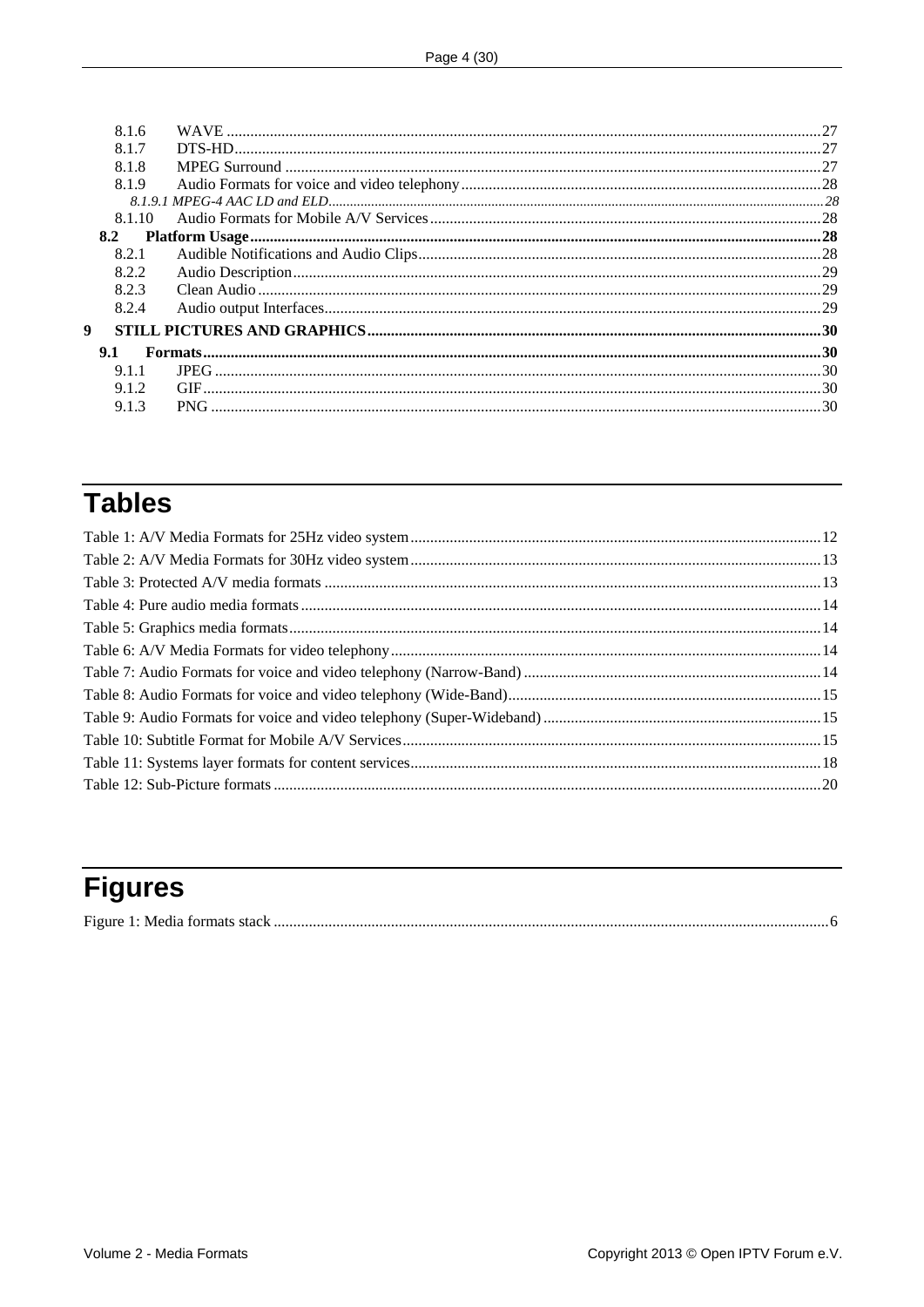## <span id="page-4-0"></span>**Foreword**

This Technical Specification (TS) has been produced by the Open IPTV Forum.

This specification provides multiple options for some features. The Open IPTV Forum Profiles specification complements the Release 2 specifications by defining the Open IPTV Forum implementation and deployment profiles. Any implementation based on Open IPTV Forum specifications that does not follow the Profiles specification cannot claim Open IPTV Forum compliance.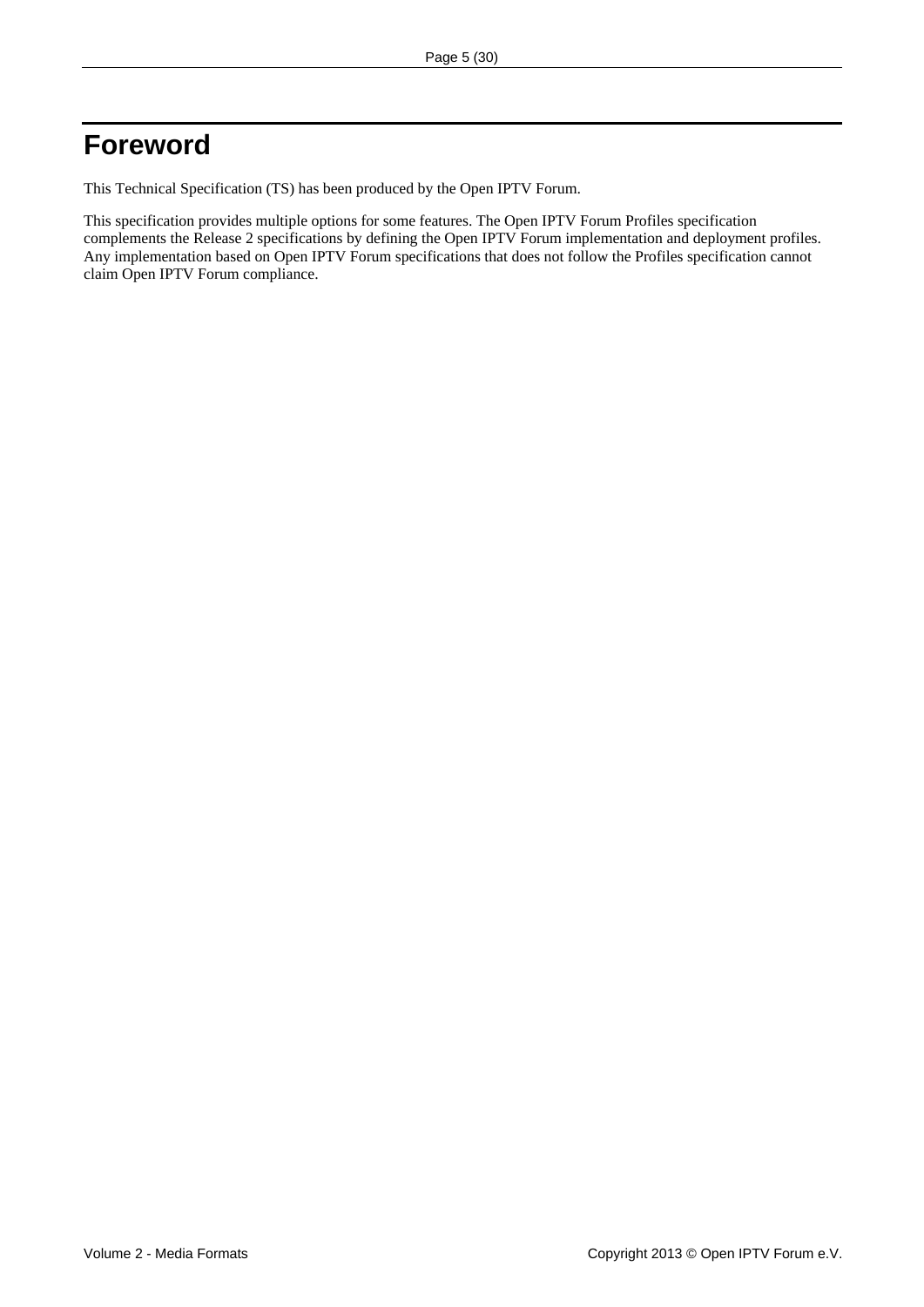## <span id="page-5-0"></span>**Introduction**

The Open IPTV Forum Release 2 Specification consists of nine volumes:

- Volume 1 Overview [OIPF\_OVIEW2],
- Volume 2 Media Formats (the present volume),
- Volume 2a HTTP Adaptive Streaming,
- Volume 3 Content Metadata [OIPF\_META2],
- Volume 4 Protocols [OIPF\_PROT2],
- Volume 4a Examples of Protocol Sequences,
- Volume 5 Declarative Application Environment [OIPF\_DAE2],
- Volume 6 Procedural Application Environment [OIPF\_PAE2], and
- Volume 7 Authentication, Content Protection and Service Protection [OIPF\_CSP2].

The present volume defines the set of media formats and their usage, available for the implementation of Release 2 Open IPTV Forum compliant services and devices.

The set of media formats comprises:

- Audio-video media formats (section [3](#page-11-1)), being combinations of the individual formats below.
- Systems layer formats (section [4\)](#page-15-1),
- Video codecs and their usage (section [5\)](#page-18-1),
- Subtitle formats and their usage (section [6\)](#page-22-1),
- Teletext formats and their usage (section [7](#page-23-1)),
- Audio codecs and their usage (section [8](#page-24-1)), and
- Graphics and still image codecs and formats (section [9\)](#page-29-1).

For each of these it is described how they apply to the IPTV solution and to the various Release 2 services (described in [OIPF\_OVIEW2]), and the implications for interoperability are discussed.

[Figure 1](#page-5-1) summarises the set of media formats specified by the present document in the form of a media formats stack. Media formats are specified at the content (audio, video, etc.) layers and for the systems layer. Transport protocols below the systems layer are specified in Volume 4 [OIPF\_PROT2].

| Audio, Video, Subtitle, Teletext Formats                                             |  |  |  |               |  |  |  |
|--------------------------------------------------------------------------------------|--|--|--|---------------|--|--|--|
| <b>MIPMP</b><br><b>CENC</b><br><b>PF</b><br><b>PDCF</b><br><b>BBTS</b><br><b>DCF</b> |  |  |  |               |  |  |  |
| TS or TTS                                                                            |  |  |  | MP4 / ISOBMFF |  |  |  |
| <b>Transport Protocols</b><br>(specified in Volume 4)                                |  |  |  |               |  |  |  |

#### **Figure 1: Media formats stack**

<span id="page-5-1"></span>This volume specifies formats for the A/V content provided by IPTV services using fixed line access networks or mobile access networks and voice and video telephony services. It does not apply to the broadcast channel input of hybrid devices except where explicitly specified.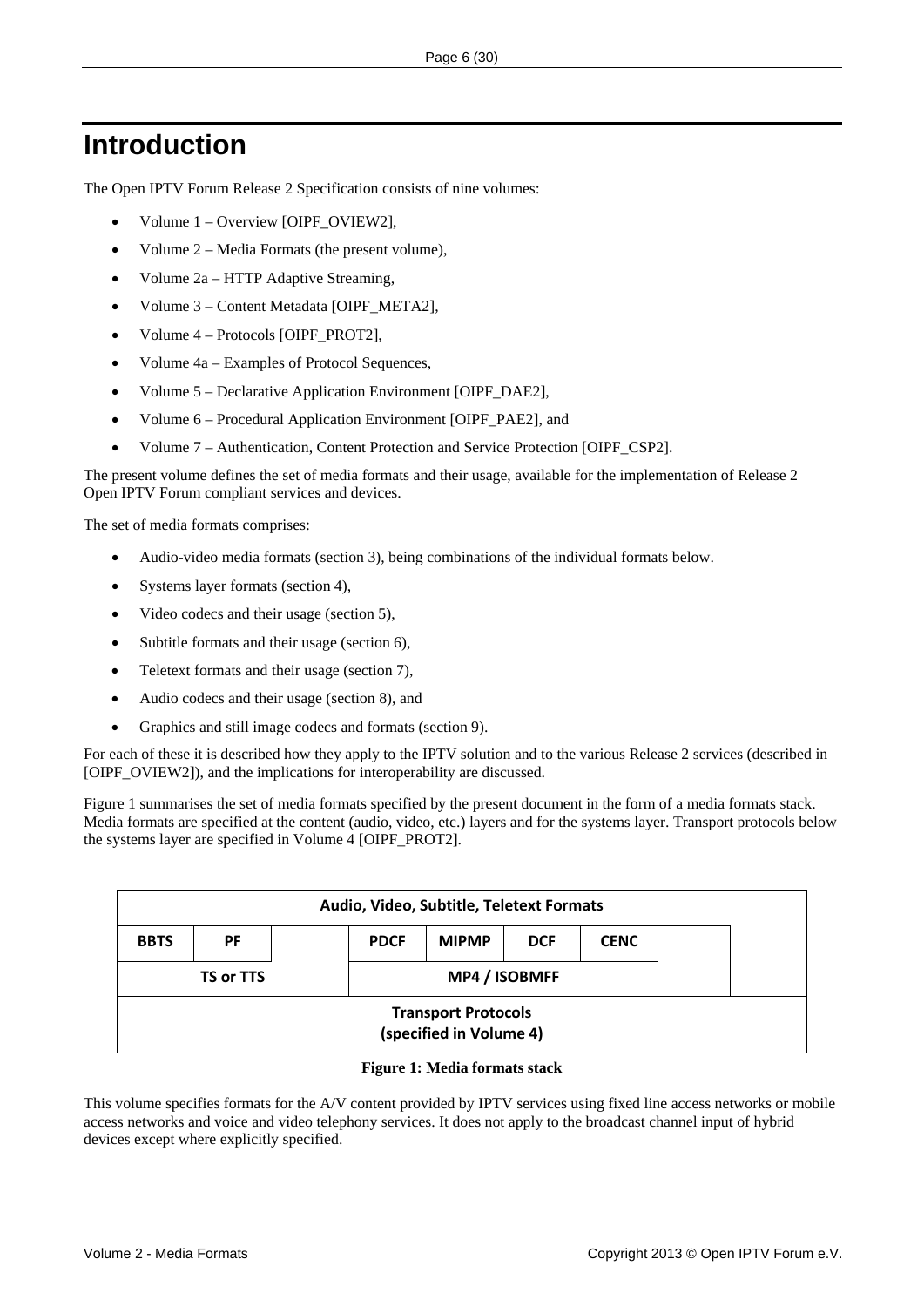This specification defines formats for the delivery of 3D video. At the present time, delivery to fixed terminals is targeted. No special provision is made for mobile or portable devices.

This specification defines the media formats utilised on the UNI Reference Point UNIT-17 of the Open IPTV Forum Functional Architecture [\[OIPF\\_ARCH2\].](#page-8-1)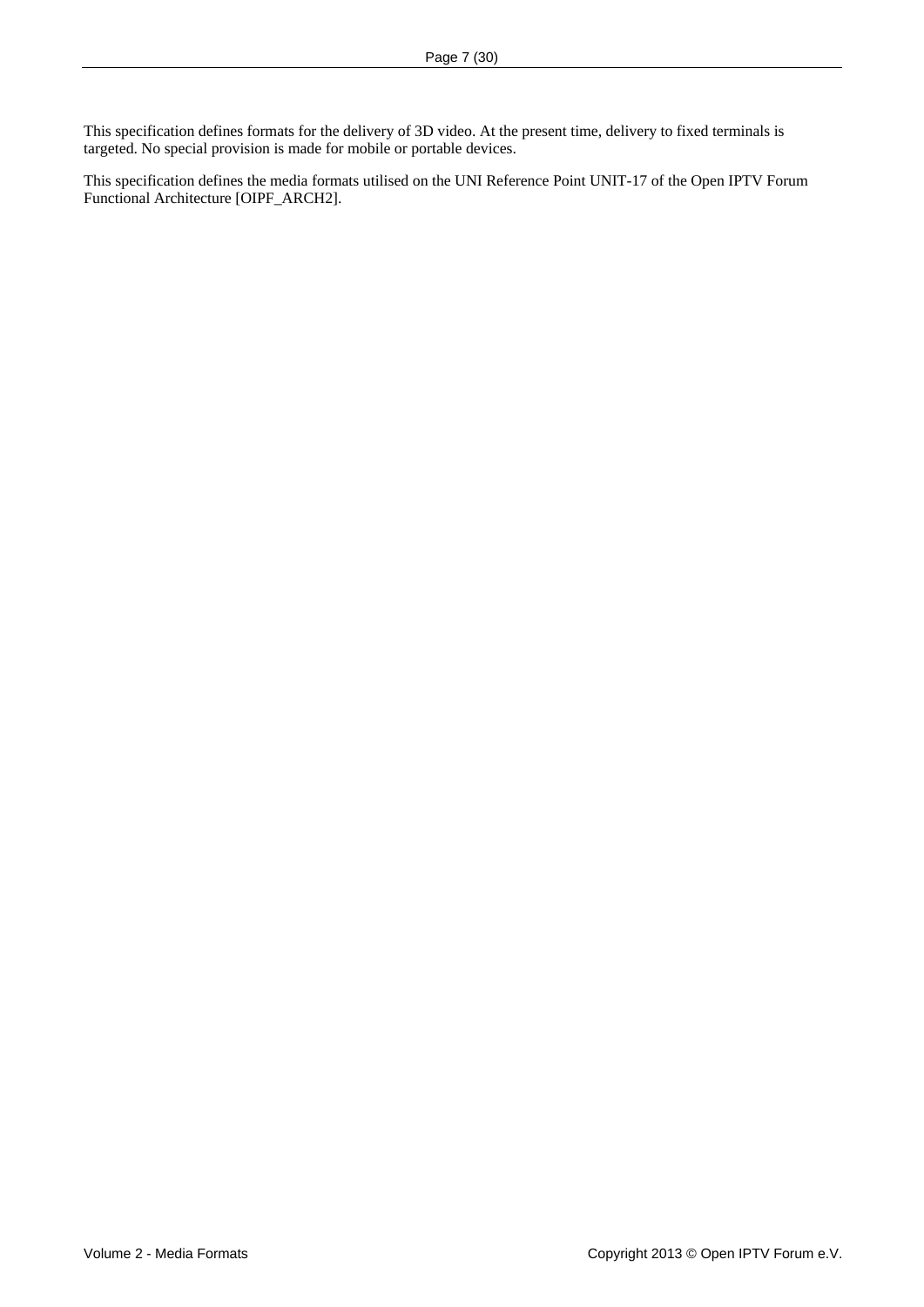# <span id="page-7-0"></span>**1 References**

# **1.1 Normative References**

<span id="page-7-10"></span><span id="page-7-9"></span><span id="page-7-8"></span><span id="page-7-7"></span><span id="page-7-6"></span><span id="page-7-5"></span><span id="page-7-4"></span><span id="page-7-3"></span><span id="page-7-2"></span><span id="page-7-1"></span>

| [AVCFF]      | ISO/IEC 14496-15:2004, "Information Technology - Coding of Audio-Visual Objects - Part 15:<br>Advanced Video Coding (AVC) file format", International Standards Organization.      |  |  |  |
|--------------|------------------------------------------------------------------------------------------------------------------------------------------------------------------------------------|--|--|--|
| [AAC]        | ISO/IEC 14496-3:2009, "Information Technology - Coding of audio-visual objects - Part 3: Audio".                                                                                   |  |  |  |
| [AC3]        | ETSI, TS 102 366 V1.2.1 (2008-08), "Digital Audio Compression (AC-3, Enhanced AC-3) Standard".                                                                                     |  |  |  |
| [CEACC]      | Consumer Electronics Association, CEA-708-C (2006), "Digital Television (DTV) Closed Captioning".                                                                                  |  |  |  |
| [CENC]       | ISO/IEC FDIS 23001-7:2011 – Information technology - MPEG systems technologies – Part 7: Common<br>encryption in ISO base media file format files                                  |  |  |  |
| [DLNAMEDIA]  | IEC, 62481-2, Digital living network alliance (DLNA) home networked device interoperability<br>guidelines - Part 2: Media Formats, ed1.0 (2007-08).                                |  |  |  |
| [DTS]        | ETSI, TS 102 114 V1.4.1 (2012-09), "DTS Coherent Acoustics; Core and Extensions".                                                                                                  |  |  |  |
| [DVB3D]      | ETSI, TS 101 547 V1.1.1 (2012-01), "Digital Video Broadcasting (DVB); Frame Compatible Plano-<br>stereoscopic 3DTV"                                                                |  |  |  |
| [DVBSUBT]    | ETSI, EN 300 743 V1.4.1 (2011-10), "Digital Video Broadcasting (DVB); Subtitling systems".                                                                                         |  |  |  |
| [DVBTTXT]    | ETSI, EN 300 472 V1.3.1 (2003-05), "Digital Video Broadcasting (DVB); Specification for conveying<br>ITU-R System B Teletext in DVB bitstreams".                                   |  |  |  |
| [EN300468]   | ETSI, EN 300 468 V1.13.1 (2012-08), "Digital Video Broadcasting (DVB); Specification for Service<br>Information (SI) in DVB systems".                                              |  |  |  |
| [GEM]        | DVB, BlueBook A108r1: "Globally Executable MHP (GEM) Version 1.2.1", available at<br>http://www.mhp.org                                                                            |  |  |  |
| [GIF]        | Graphics Interchange Format version 89a, © 1987, 1988, 1989, 1990, CompuServe Incorporated,<br>Columbus, Ohio.                                                                     |  |  |  |
| $[$ H262]    | ITU-T, Recommendation H.262 / ISO/IEC 13818-2: "Information Technology - Generic Coding of<br>moving pictures and associated audio information: Video".                            |  |  |  |
| [ $H263$ ]   | ITU-T, Recommendation H.263 (2005), "Video coding for low bitrate communication".                                                                                                  |  |  |  |
| $[H264]$     | ITU-T, Recommendation H.264 / ISO/IEC 14496-10:2005: "Information technology - Coding of<br>audio-visual objects - Part 10: Advanced Video Coding".                                |  |  |  |
| [ISOFF]      | ISO/IEC 14496-12:2012, "Information Technology - Coding of Audio-Visual Objects - Part 12: ISO<br>Base Media file format", International Standards Organization.                   |  |  |  |
| [ITUTG711]   | ITU-T, Recommendation G.711, "Pulse code modulation (PCM) of voice frequencies".                                                                                                   |  |  |  |
| [ITUTG729]   | ITU-T, Recommendation G.729, "Coding of speech at 8 kbit/s using conjugate-structure algebraic-code-<br>excited linear prediction (CS-ACELP)".                                     |  |  |  |
| [ITUTG722]   | ITU-T, Recommendation G.722, "7 kHz Audio Coding within 64 Kbit/s".                                                                                                                |  |  |  |
| [ITUTG729-1] | ITU-T, Recommendation G.729.1, "G.729 based Embedded Variable bit-rate coder: An 8-32 Kbit/s<br>scalable wideband coder bitstream interoperable with G.729".                       |  |  |  |
| [ITUTG719]   | ITU-T, Recommendation G.719, "Low-complexity, full-band audio coding for high-quality,<br>conversational applications".                                                            |  |  |  |
| [JFIF]       | JPEG File Interchange Format, Version 1.02, Eric Hamilton, C-Cube Microsystems, September 1, 1992.                                                                                 |  |  |  |
| [MPEG1]      | ISO/IEC 11172-3:1993/Cor 1:1996, "Information Technology - Coding of moving pictures and<br>associated audio for digital storage media at up to about 1.5 Mbit/s - Part 3: Audio". |  |  |  |
| [MPEG2TS]    | ISO/IEC 13818-1:2000/Amd.3:2004, "Generic coding of moving pictures and associated audio<br>information: Systems".                                                                 |  |  |  |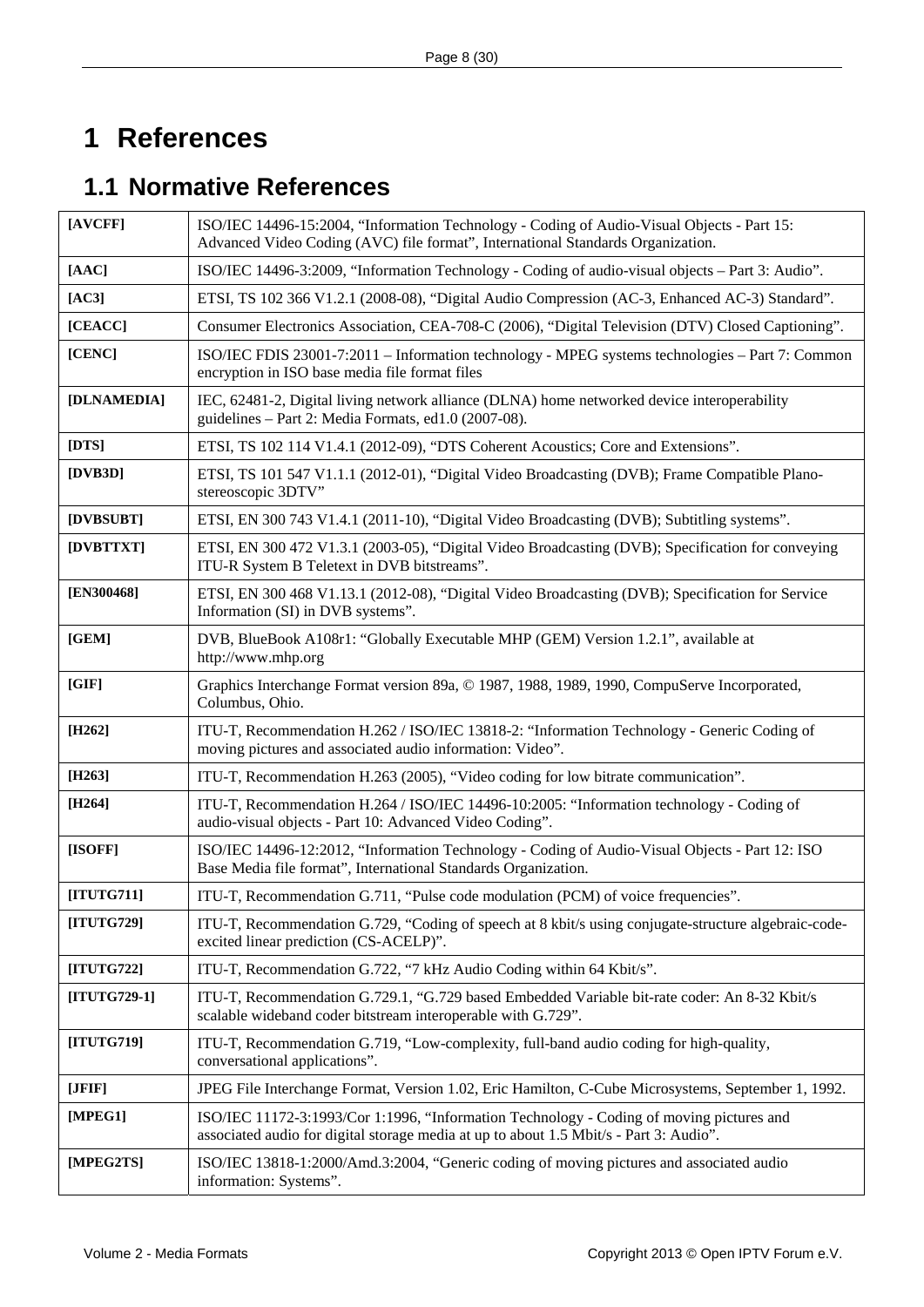<span id="page-8-4"></span><span id="page-8-3"></span><span id="page-8-2"></span><span id="page-8-0"></span>

| [MP4FF]       | ISO/IEC 14496-14:2003, "Information Technology - Coding of Audio-Visual Objects - Part 14: MP4 file<br>format", International Standards Organization.                                                                                                 |  |  |  |
|---------------|-------------------------------------------------------------------------------------------------------------------------------------------------------------------------------------------------------------------------------------------------------|--|--|--|
| [MP4V]        | ISO/IEC 14496-2:2004, "Information technology - Coding of audio-visual objects - Part 2: Visual".                                                                                                                                                     |  |  |  |
| [MPS]         | ISO/IEC 23003-1:2007, "Information Technology - MPEG audio technologies - Part 1: MPEG<br>Surround", including ISO/IEC 23003-1:2007/Cor:2008, "Information Technology - MPEG audio<br>technologies - Part 1: MPEG Surround, TECHNICAL CORRIGENDUM 1". |  |  |  |
| [MRL BBTS]    | Marlin Developer Community, "Marlin Broadband Transport Stream Specification", Version 1.0, July<br>2008.                                                                                                                                             |  |  |  |
| [MRL DMZ]     | Marlin Developer Community, "Marlin Dynamic Media Zones", Version 1.1                                                                                                                                                                                 |  |  |  |
| [MRL FF]      | Marlin Developer Community, "Marlin - File Formats Specification", Version 1.1, July 2008, and latest<br>version of "Marlin Errata: Marlin - File Formats Specification V1.1".                                                                        |  |  |  |
| [OMARLIN]     | Marlin Developer Community, "OMArlin Specification", Version 1.0.1, July 2008.                                                                                                                                                                        |  |  |  |
| [PNG]         | ISO/IEC 15948:2004, "Information technology -- Computer graphics and image processing - Portable<br>Network Graphics (PNG): Functional specification".                                                                                                |  |  |  |
| [RFC2119]     | IETF, RFC 2119 (1997-03), "Key words for use in RFCs to Indicate Requirement Levels".                                                                                                                                                                 |  |  |  |
| [TS102809]    | ETSI, TS 102 809 V1.1.1 (2010-01), "Digital Video Broadcasting (DVB); Signalling and carriage of<br>interactive applications and services in hybrid broadcast / broadband environments".                                                              |  |  |  |
| $[TS101154]$  | ETSI, TS 101 154 V1.11.1 (2012-11), "Digital Video Broadcasting (DVB); Specification for the use of<br>Video and Audio Coding in Broadcasting Applications based on the MPEG-2 Transport Stream".                                                     |  |  |  |
| $[TS102034]$  | ETSI, TS 102 034 V1.4.1 (2007-10), "Digital Video Broadcasting (DVB); Transport of MPEG-2 TS<br>Based DVB Services over IP Networks".                                                                                                                 |  |  |  |
| $[TS126114]$  | ETSI, TS 126 114 V10.0.0 (2011-04), "IMS Multimedia Telephony; media handling and interaction".                                                                                                                                                       |  |  |  |
| $[TS181005]$  | ETSI, TS 181 005 V3.3.1 (2009-12), "TISPAN Service and Capability Requirements".                                                                                                                                                                      |  |  |  |
| [3GPPAMR]     | 3GPP, TS 26.071, "Mandatory speech CODEC speech processing functions; AMR speech Codec;<br>General description".                                                                                                                                      |  |  |  |
|               | 3GPP, TS 26.090, "Mandatory Speech Codec speech processing functions; Adaptive Multi-Rate (AMR)<br>speech codec; Transcoding functions".                                                                                                              |  |  |  |
| [3GPPAMRWB]   | 3GPP, TS 26.171: "Speech codec speech processing functions; Adaptive Multi-Rate - Wideband<br>(AMR-WB) speech codec; General description".                                                                                                            |  |  |  |
|               | 3GPP, TS 26.190, "Speech codec speech processing functions; Adaptive Multi-Rate - Wideband<br>(AMR-WB) speech codec; Transcoding functions".                                                                                                          |  |  |  |
| [3GPPAMRWB+]  | 3GPP, TS 26.290, "Audio codec processing functions; Extended Adaptive Multi-Rate - Wideband<br>(AMR-WB+) codec; Transcoding functions".                                                                                                               |  |  |  |
| $[3GPPEAAC+]$ | 3GPP, TS 26.401, "General audio codec audio processing functions; Enhanced aacPlus general audio<br>codec; General description".                                                                                                                      |  |  |  |
| [3GPPTS26234] | 3GPP, TS 26.234, "Transparent end-to-end Packet-switched; Streaming Service (PSS); Protocols and<br>codecs (Release 9)".                                                                                                                              |  |  |  |
| [3GPPTS26245] | 3GPP, TS 26.245, "Transparent end-to-end Packet switched Streaming Service (PSS); Timed text<br>format".                                                                                                                                              |  |  |  |

## **1.2 Open IPTV Forum References**

<span id="page-8-1"></span>

| [OIPF_ARCH2]  | Open IPTV Forum, "Functional Architecture - V2.2", April 2013.                             |  |  |
|---------------|--------------------------------------------------------------------------------------------|--|--|
| [OIPF_OVIEW2] | Open IPTV Forum, "Release 2 Specification, Volume 1 - Overview", V2.2, April 2013.         |  |  |
| [OIPF_META2]  | Open IPTV Forum, "Release 2 Specification, Volume 3 - Content Metadata", V2.2, April 2013. |  |  |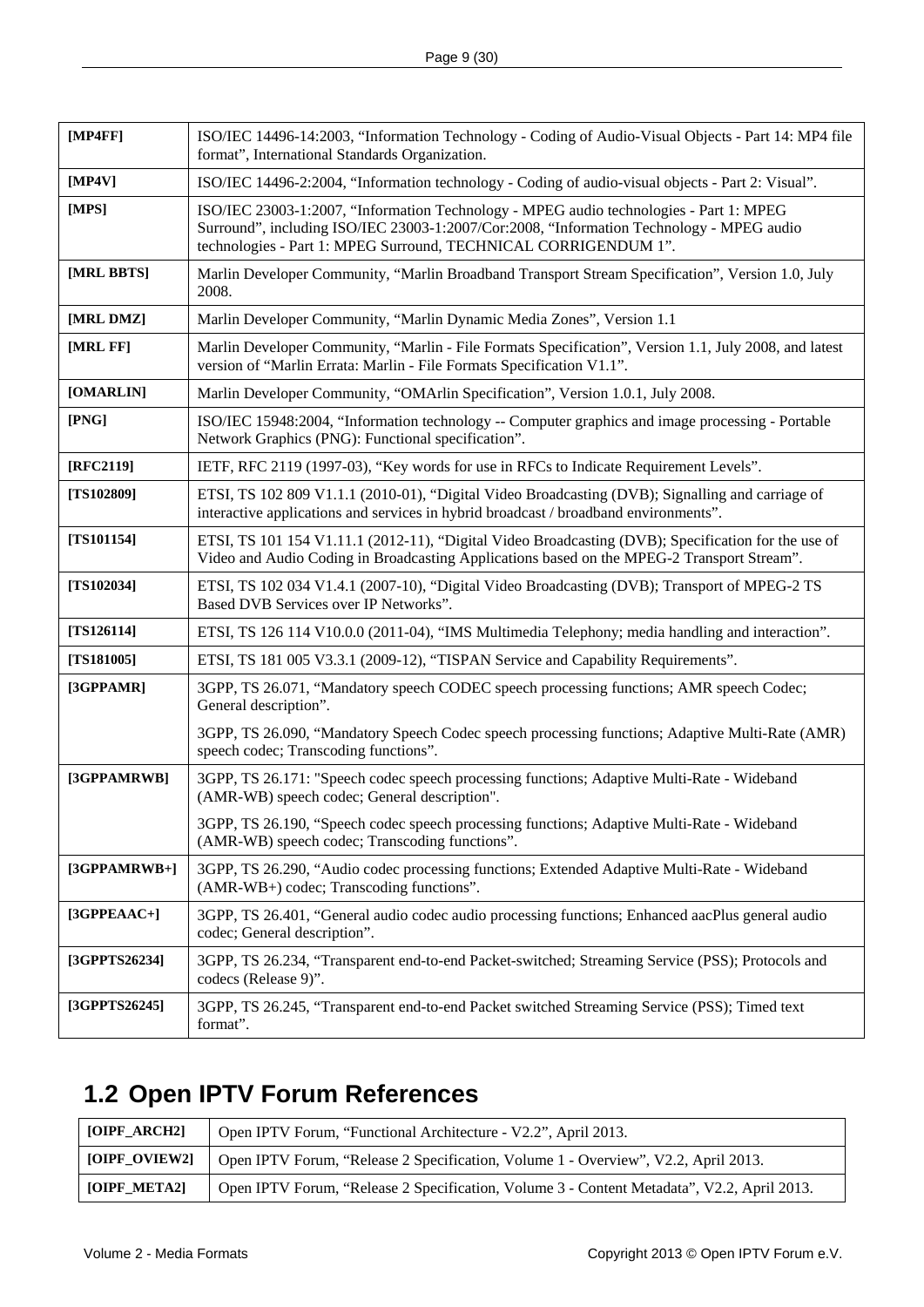<span id="page-9-0"></span>

| [OIPF_PROT2]  | Open IPTV Forum, "Release 2 Specification, Volume 4 - Protocols", V2.2, April 2013.                                                    |  |  |  |
|---------------|----------------------------------------------------------------------------------------------------------------------------------------|--|--|--|
| [OIPF_DAE2]   | Open IPTV Forum, "Release 2 Specification, Volume 5 - Declarative Application Environment",<br>V2.2, April 2013.                       |  |  |  |
| [OIPF_PAE2]   | Open IPTV Forum, "Release 2 Specification, Volume 6 - Procedural Application Environment",<br>V2.2, April 2013.                        |  |  |  |
| $[OIPF_CSP2]$ | Open IPTV Forum, "Release 2 Specification, Volume 7 - Authentication, Content Protection and<br>Service Protection", V2.2, April 2013. |  |  |  |

## **1.3 Informative References**

The present document makes no informative references.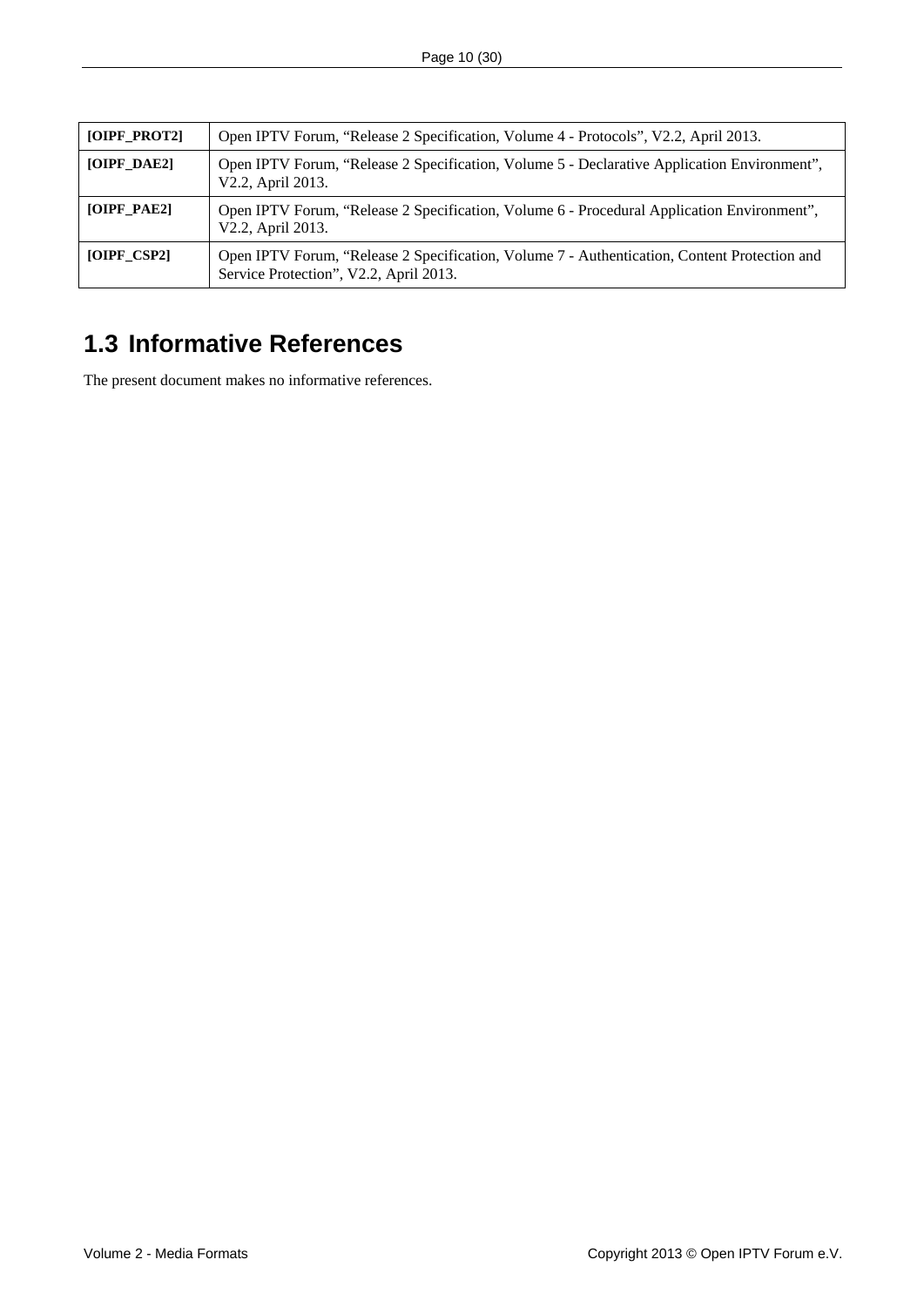# <span id="page-10-0"></span>**2 Conventions and Terminology**

# **2.1 Conventions**

The key words "MUST", "MUST NOT", "REQUIRED", "SHALL", "SHALL NOT", "SHOULD", "SHOULD NOT", "RECOMMENDED", "MAY", and "OPTIONAL" in this document are to be interpreted as described in [\[RFC2119\]](#page-8-2).

All sections and appendixes, except "Introduction", are normative, unless they are explicitly indicated to be informative.

# **2.2 Terminology**

## **2.2.1 Definitions**

In addition to the Definitions provided in Volume 1, the following abbreviations are used in this Volume.

| <b>Term</b>        | <b>Definition</b>                                                     |
|--------------------|-----------------------------------------------------------------------|
| Mobile A/V Service | An IPTV service delivered using mobile access networks and protocols. |

## **2.2.2 Abbreviations**

In addition to the Abbreviations provided in Volume 1, the following abbreviations are used in this Volume.

| Acronym                                                     | <b>Definition</b>                               |  |
|-------------------------------------------------------------|-------------------------------------------------|--|
| <b>AAC</b>                                                  | <b>Advanced Audio Coding</b>                    |  |
| <b>AACLC</b>                                                | <b>AAC</b> Low Complexity                       |  |
| Adaptive Differential Pulse-Code Modulation<br><b>ADPCM</b> |                                                 |  |
| <b>AIT</b>                                                  | Application Information Table                   |  |
| <b>AMR</b>                                                  | Adaptive Multi-Rate                             |  |
| <b>AMR-WB</b>                                               | Adaptive Multi-Rate Wideband                    |  |
| <b>ATSC</b>                                                 | <b>Advanced Television Systems Committee</b>    |  |
| DSM-CC                                                      | Digital Storage Media - Command and Control     |  |
| <b>DVB</b>                                                  | Digital Video Broadcasting                      |  |
| DVB-SI                                                      | <b>DVB</b> Service Information                  |  |
| <b>EBU</b>                                                  | European Broadcasting Union                     |  |
| <b>EIT</b>                                                  | <b>Event Information Table</b>                  |  |
| <b>ETSI</b>                                                 | European Telecommunications Standards Institute |  |
| fps                                                         | Frames per Second                               |  |
| <b>GIF</b>                                                  | <b>Graphics Interchange Format</b>              |  |
| <b>GOP</b>                                                  | <b>Group Of Pictures</b>                        |  |
| HE-AAC                                                      | High Efficiency-AAC                             |  |
| <b>JPEG</b>                                                 | Joint Photographic Experts Group                |  |
| <b>MPEG</b>                                                 | Moving Pictures Expert Group                    |  |
| <b>MPS</b>                                                  | <b>MPEG Surround</b>                            |  |
| <b>PCM</b>                                                  | <b>Pulse-Code Modulation</b>                    |  |
| PID                                                         | Packed Identifier                               |  |
| <b>PMT</b>                                                  | Program Map Table                               |  |
| <b>PNG</b>                                                  | <b>Portable Network Graphics</b>                |  |
| <b>PS</b>                                                   | Parametric Stereo                               |  |
| <b>PSI</b>                                                  | Programme Specific Information                  |  |
| <b>SBR</b>                                                  | <b>Spectral Band Replication</b>                |  |
| SI                                                          | Service Information                             |  |
| S/PDIF                                                      | Sony/Philips Digital Interconnect Format        |  |
| <b>UDP</b>                                                  | <b>User Datagram Protocol</b>                   |  |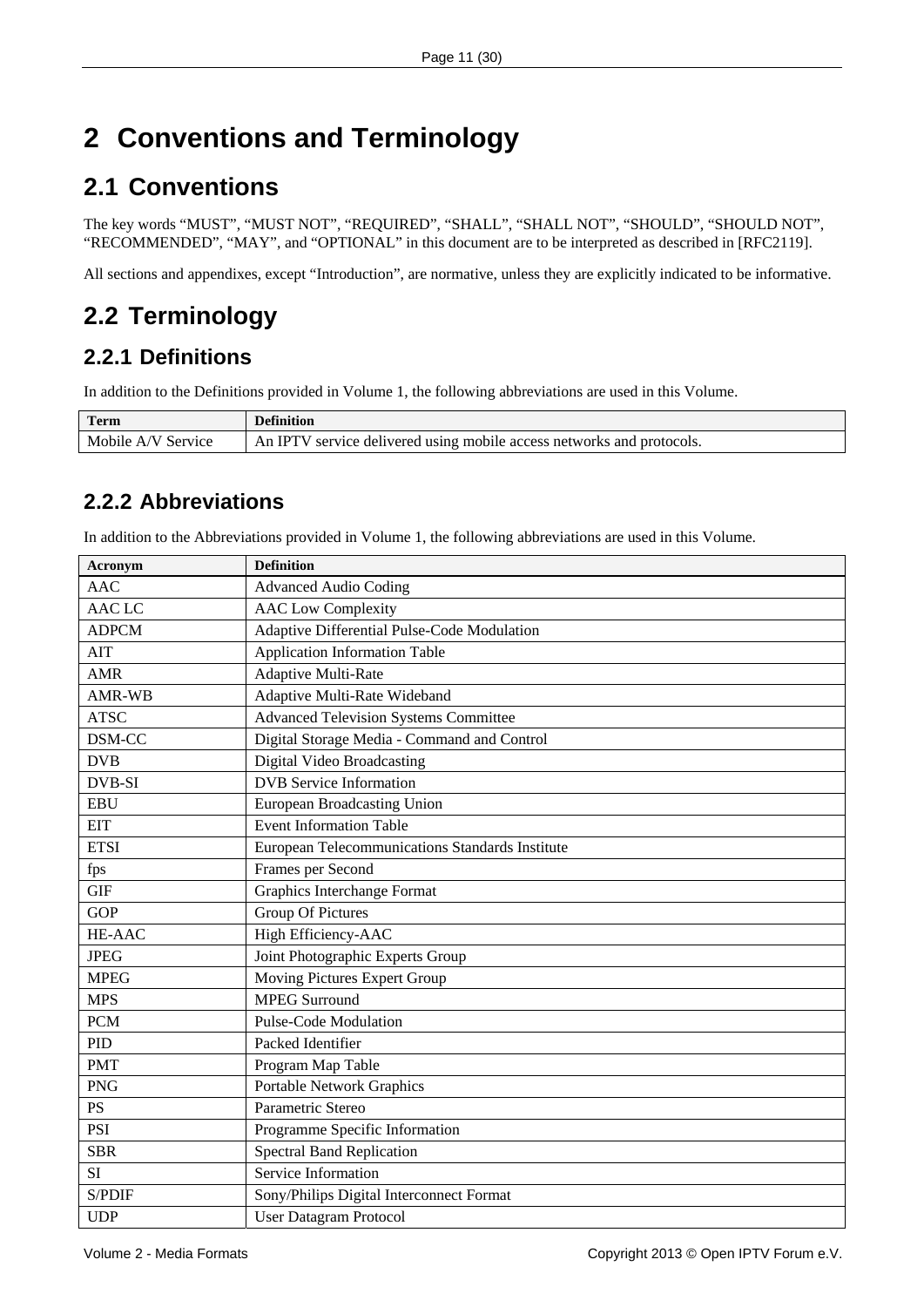# <span id="page-11-1"></span><span id="page-11-0"></span>**3 A/V Media Formats**

A set of A/V media formats is defined, being combinations of audio, video and systems layer formats defined in the following sections.

The TS and TTS systems layer formats are specified in section [4.1](#page-15-2). The protection layers BBTS and PF are specified in Volume 7 of the present specification.

MP4 systems layer format is specified in section [4.2](#page-16-1). The protection layers PDCF, MIPMP, CENC and DCF are specified in Volume 7 of the present specification.

Video Formats are defined in section [5.1](#page-18-2) and Audio Formats in section [8.1.](#page-25-1)

Volume 3 [OIPF\_META2] describes how the media format of content is signalled in the metadata.

<span id="page-11-2"></span>For A/V content in 25Hz systems the following A/V media format combinations are defined:

| <b>System Format</b> | <b>Video Format</b> | <b>Audio Format</b> | <b>Mime Type</b>         |
|----------------------|---------------------|---------------------|--------------------------|
| <b>TS</b>            | AVC_HD_25           | <b>HEAAC</b>        | video/mpeg or video/mp2t |
|                      | AVC_SD_25           | HEAAC2              |                          |
|                      | $AVC_SP_25$         | <b>HEAAC_MPS</b>    |                          |
|                      | AVC_3D_25           | MPEG1_L2            |                          |
|                      |                     | MPEG1_L2_MPS        |                          |
|                      |                     | AC3                 |                          |
|                      |                     | E-AC3               |                          |
|                      |                     | <b>DTS</b>          |                          |
| <b>TTS</b>           | AVC_HD_25           | <b>HEAAC</b>        | video/vnd.dlna.mpeg-tts  |
|                      | $AVC\_SD_25$        | HEAAC2              |                          |
|                      | $AVC_SP_25$         | <b>HEAAC_MPS</b>    |                          |
|                      | AVC_3D_25           | MPEG1_L2            |                          |
|                      |                     | MPEG1_L2_MPS        |                          |
|                      |                     | AC3                 |                          |
|                      |                     | E-AC3               |                          |
|                      |                     | <b>DTS</b>          |                          |
| MP4                  | AVC_HD_25           | <b>HEAAC</b>        | video/mp4                |
|                      | $AVC_SD_25$         | HEAAC2              |                          |
|                      | $AVC_SP_25$         | HEAAC_MPS           |                          |
|                      | AVC_3D_25           | MPEG1_L2            |                          |
|                      |                     | MPEG1_L2_MPS        |                          |
|                      |                     | AC3                 |                          |
|                      |                     | E-AC3               |                          |
|                      |                     | <b>DTS</b>          |                          |
| <b>TS</b>            | MPEG2_SD_25         | MPEG1_L2            | video/mpeg or video/mp2t |
|                      | MPEG2_SP_25         | MPEG1_L2_MPS        |                          |
|                      |                     | AC3                 |                          |
|                      |                     | E-AC3               |                          |
| <b>TTS</b>           | MPEG2_SD_25         | MPEG1_L2            | video/vnd.dlna.mpeg-tts  |
|                      | MPEG2_SP_25         | MPEG1_L2_MPS<br>AC3 |                          |
|                      |                     | E-AC3               |                          |

**Table 1: A/V Media Formats for 25Hz video system**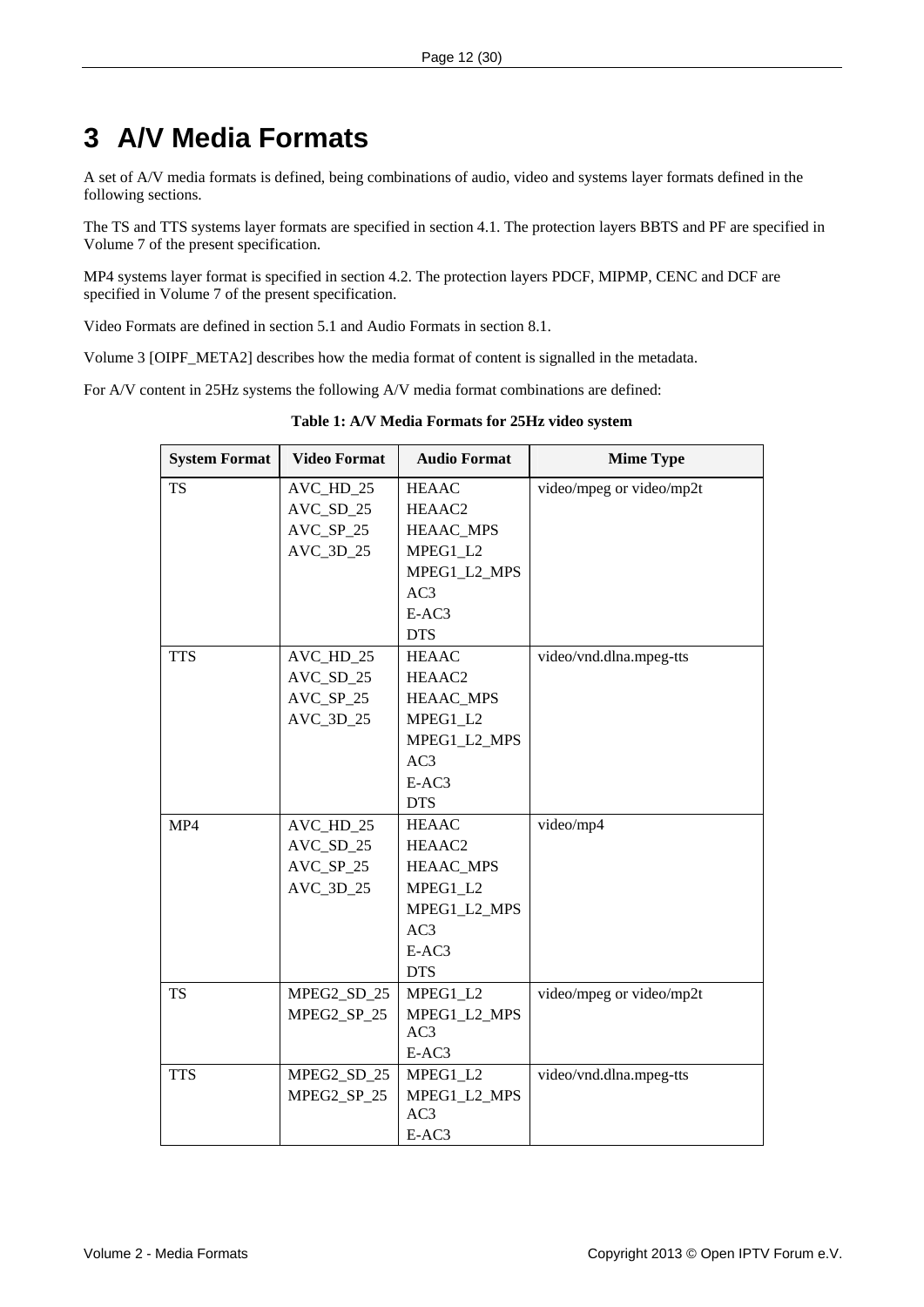<span id="page-12-1"></span><span id="page-12-0"></span>For A/V content in 30Hz systems the following A/V media format combinations are defined:

| <b>System Format</b> | <b>Video Format</b> | <b>Audio Format</b> | <b>Mime Type</b>         |
|----------------------|---------------------|---------------------|--------------------------|
| <b>TS</b>            | AVC_HD_30           | <b>HEAAC</b>        | video/mpeg or video/mp2t |
|                      | $AVC_SD_30$         | HEAAC <sub>2</sub>  |                          |
|                      | $AVC_SP_30$         | <b>HEAAC_MPS</b>    |                          |
|                      | $AVC_3D_30$         | AC3                 |                          |
|                      |                     | $E-AC3$             |                          |
|                      |                     | <b>DTS</b>          |                          |
| <b>TTS</b>           | $AVC_HD_30$         | <b>HEAAC</b>        | video/vnd.dlna.mpeg-tts  |
|                      | $AVC_SD_30$         | HEAAC2              |                          |
|                      | $AVC_SP_30$         | <b>HEAAC_MPS</b>    |                          |
|                      | $AVC_3D_30$         | AC3                 |                          |
|                      |                     | $E-AC3$             |                          |
|                      |                     | <b>DTS</b>          |                          |
| MP4                  | AVC_HD_30           | <b>HEAAC</b>        | video/mp4                |
|                      | $AVC_SD_30$         | HEAAC <sub>2</sub>  |                          |
|                      | $AVC_SP_30$         | HEAAC_MPS           |                          |
|                      | $AVC_3D_30$         | AC3                 |                          |
|                      |                     | $E-AC3$             |                          |
|                      |                     | <b>DTS</b>          |                          |

**Table 2: A/V Media Formats for 30Hz video system** 

For protected A/V contents, the following protected A/V media format combinations are defined:

**Table 3: Protected A/V media formats** 

| <b>System Format</b> | <b>Protection Format</b> | <b>Video format</b>                                                                                           | <b>Audio format</b> | <b>Mime Type</b>            |
|----------------------|--------------------------|---------------------------------------------------------------------------------------------------------------|---------------------|-----------------------------|
| <b>TS</b>            | <b>BBTS</b>              | (a combination of video format and                                                                            |                     | video/mpeg or video/mp2t    |
|                      | PF                       | audio format used for TS system, as<br>defined by Table 1 and Table 2)                                        |                     |                             |
| <b>TTS</b>           | <b>BBTS</b>              | (a combination of video format and                                                                            |                     | video/vnd.dlna.mpeg-tts     |
|                      | PF                       | audio format used for TTS system,                                                                             |                     |                             |
|                      |                          | as defined by Table 1 and Table 2)                                                                            |                     |                             |
| MP4                  | <b>PDCF</b>              | (a combination of video format and<br>audio format used for MP4 system,<br>as defined by Table 1 and Table 2) |                     | video/mp4                   |
|                      | <b>MIPMP</b>             |                                                                                                               |                     |                             |
|                      | <b>CENC</b>              |                                                                                                               |                     |                             |
|                      | <b>DCF</b>               | (a combination of video format and                                                                            |                     | application/vnd.oma.drm.dcf |
|                      |                          | audio format used for MP4 system,                                                                             |                     |                             |
|                      |                          | as defined by Table 1 and Table 2)                                                                            |                     |                             |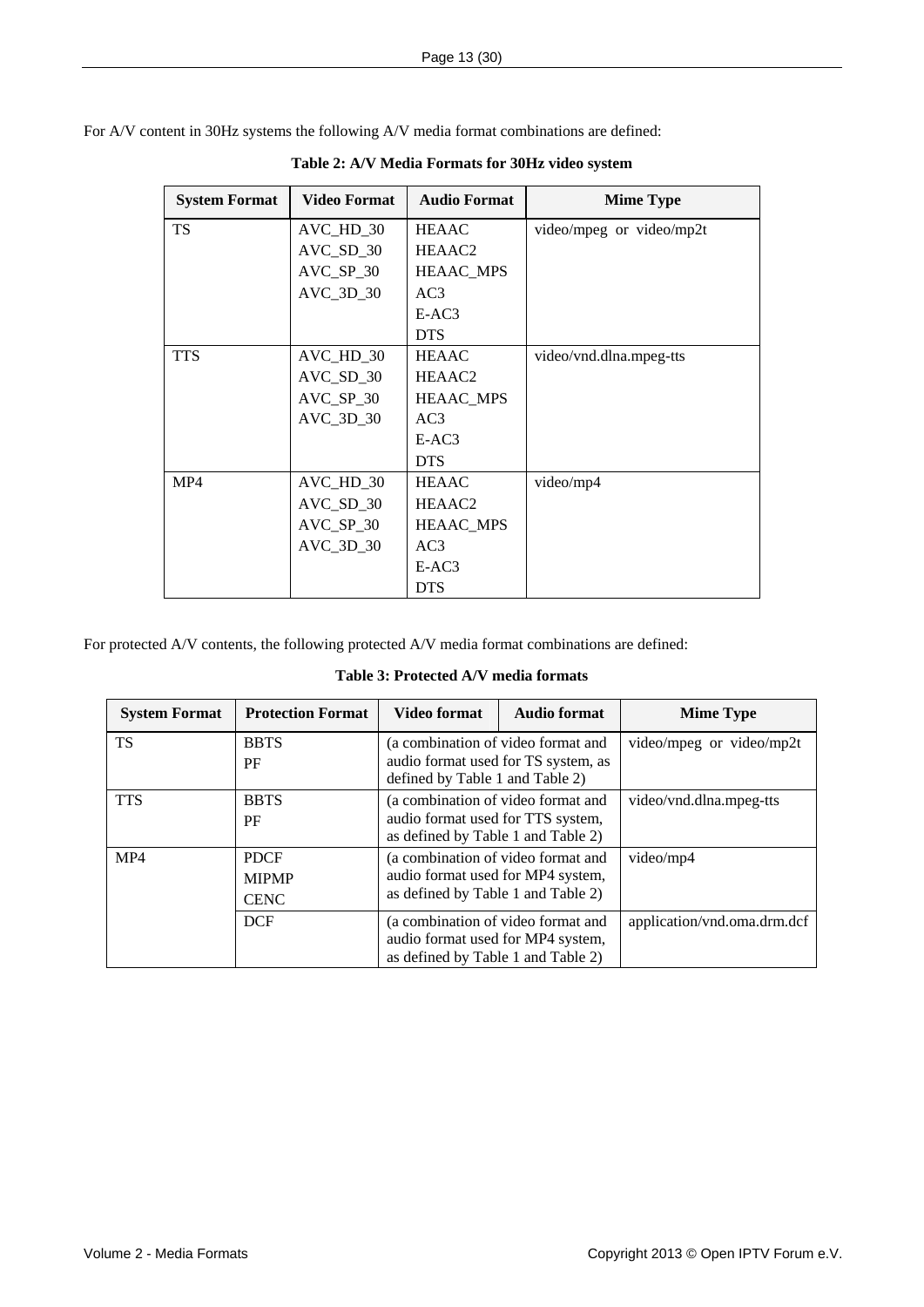<span id="page-13-0"></span>The following audio media formats are defined that are independent of the video system:

| <b>Audio Format</b> | <b>Mime Type</b>        |  |
|---------------------|-------------------------|--|
| MPEG1 L3            | audio/mpeg              |  |
| <b>HEAAC</b>        | audio/mp4 or audio/3gpp |  |
| <b>WAV</b>          | audio/x-way             |  |
| <b>DTS</b>          | audio/vnd.dts.hd        |  |
| <b>AMR</b>          | audio/amr               |  |
| AMR-WB              | audio/amr-wh            |  |
| $AMR-WB+$           | $audio/amr-wb+$         |  |
| HEAAC <sub>2</sub>  | audio/mp4 or audio/3gpp |  |
| AC <sub>3</sub>     | audio/ac3               |  |
| $E-AC3$             | audio/eac3              |  |

#### **Table 4: Pure audio media formats**

NOTE: The HEAAC and HEAAC2 pure audio media formats imply carriage of the respective audio content inside the MP4 system format container.

The following graphics formats are defined for usage as specified in section [9:](#page-29-1)

#### **Table 5: Graphics media formats**

| <b>Image Format</b> | <b>Mime Type</b> |  |
|---------------------|------------------|--|
| <b>JPEG</b>         | image/jpeg       |  |
| ìЕ                  | image/gif        |  |
| PNG                 | image/png        |  |

The following video media formats are defined for video telephony services:

#### **Table 6: A/V Media Formats for video telephony**

| Video Format     | <b>Mime Type</b> |  |
|------------------|------------------|--|
| H <sub>263</sub> | video/H263       |  |
|                  | video/H263-1998  |  |
|                  | video/H263-2000  |  |
| MP4V             | video/MP4V-ES    |  |
| AVC VDC          | video/H264       |  |

The following audio media formats are defined for Narrow-Band voice and video telephony services:

#### **Table 7: Audio Formats for voice and video telephony (Narrow-Band)**

| <b>Audio Format</b> | <b>Mime Type</b> |
|---------------------|------------------|
| G711                | audio/PCMA       |
|                     | audio/PCMU       |
| AMR                 | audio/AMR        |
| G729A               | audio/G729       |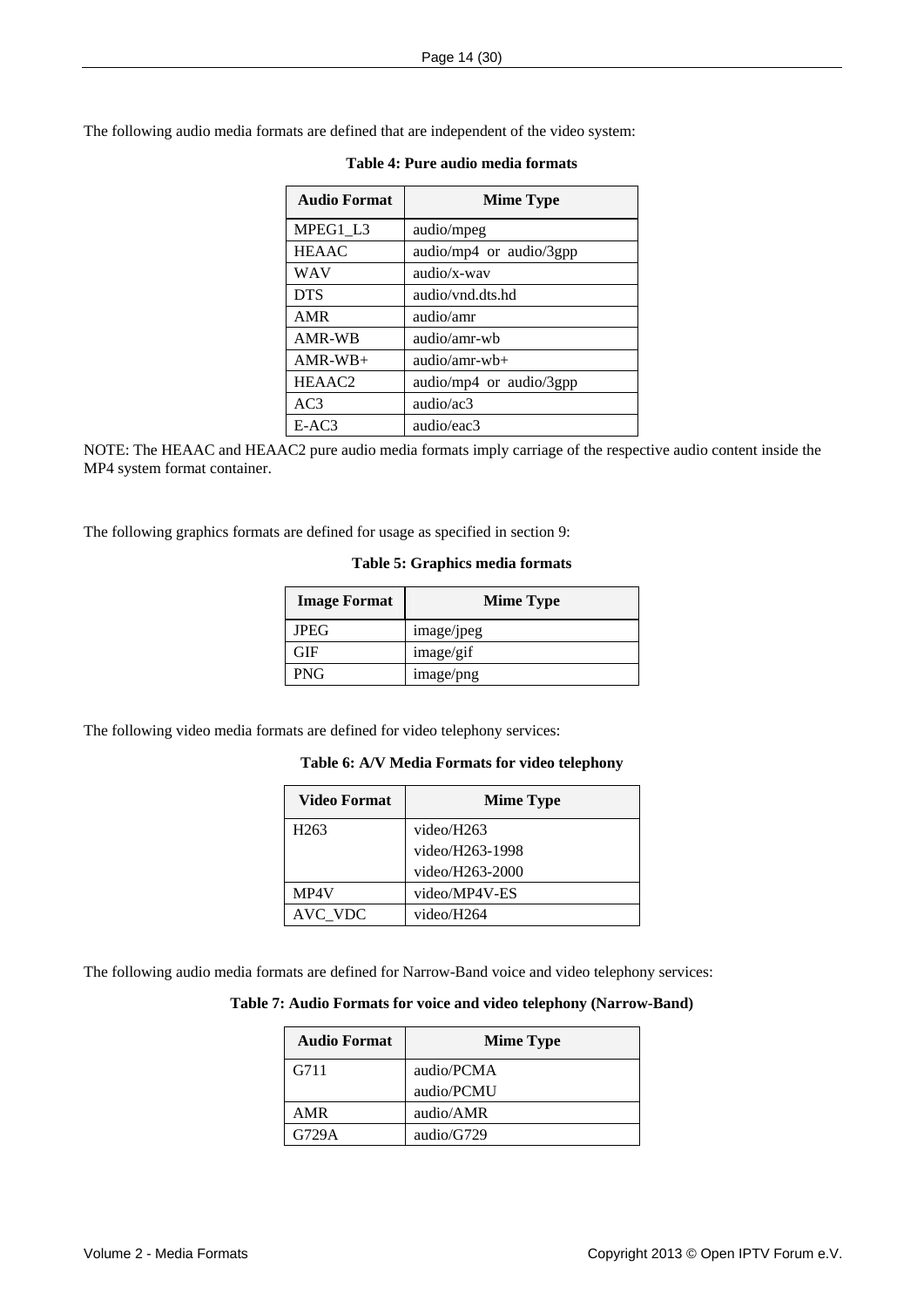<span id="page-14-0"></span>The following audio media formats are defined for Wide-Band voice and video telephony services:

| <b>Audio Format</b> | <b>Mime Type</b> |  |
|---------------------|------------------|--|
| G722                | audio/ $G722$    |  |
| <b>AMRWB</b>        | audio/AMR-WB     |  |
| G7291               | audio/ $G7291$   |  |

**Table 8: Audio Formats for voice and video telephony (Wide-Band)** 

The following audio media formats are defined for Super-Wideband voice and video telephony services:

#### **Table 9: Audio Formats for voice and video telephony (Super-Wideband)**

| <b>Audio Format</b> | <b>Mime Type</b>    |
|---------------------|---------------------|
| AACLD               | audio/mpeg4-generic |
| <b>AACELD</b>       | audio/mpeg4-generic |
| G719                | audio/ $G719$       |

The following text format is defined for subtitles provided for Mobile A/V Services:

#### **Table 10: Subtitle Format for Mobile A/V Services**

| <b>Subtitle Format</b> | <b>Mime Type</b> |  |
|------------------------|------------------|--|
| 3GPP-TT                | video/3gpp-tt    |  |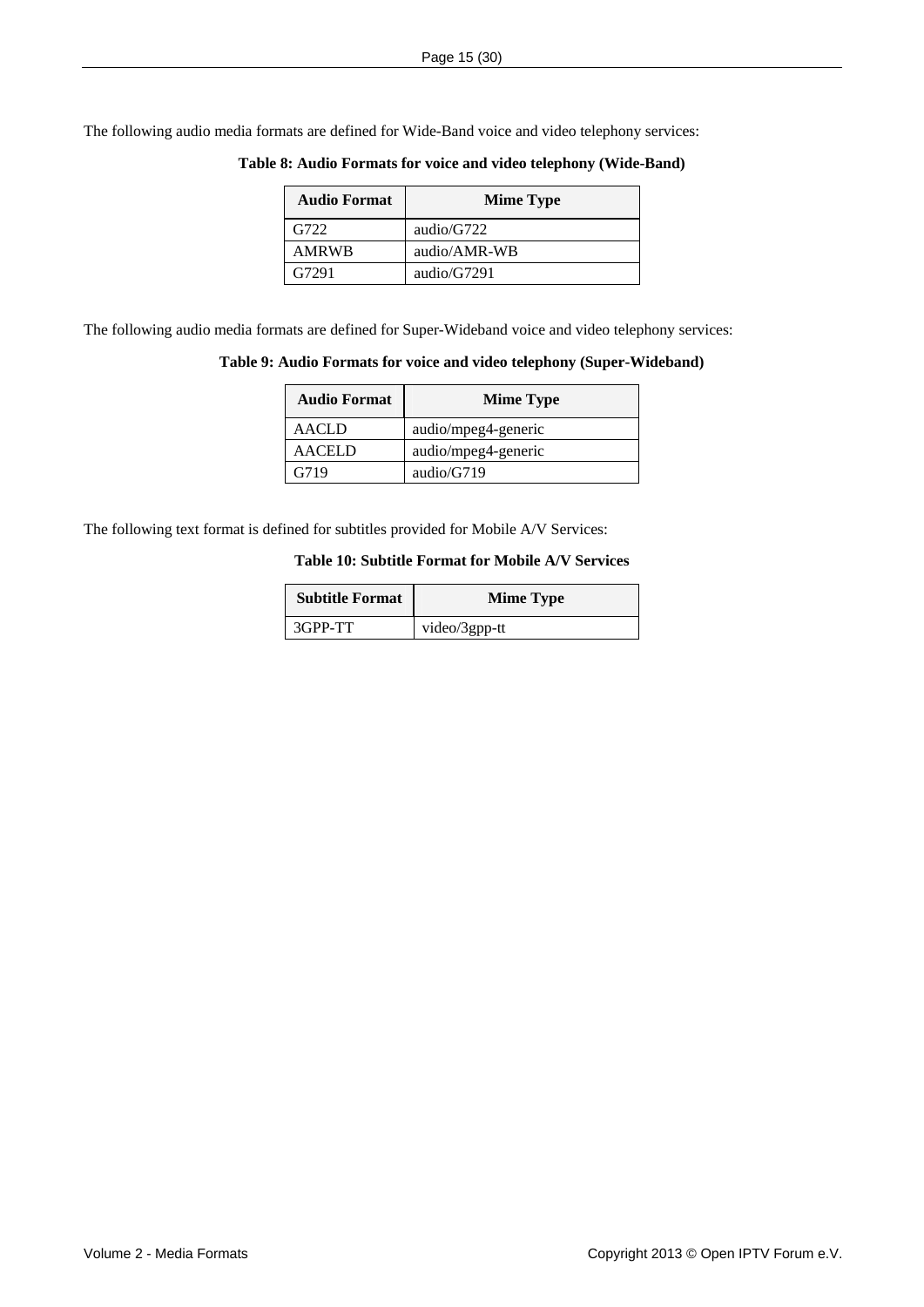# <span id="page-15-1"></span><span id="page-15-0"></span>**4 Systems Layer**

At the systems layer, two formats for the carriage of A/V content are defined, namely MPEG-2 Transport Stream and MP4 File Format.

A/V content protection is performed at the systems layer, as defined in [OIPF\_CSP2]. The present volume of the specification describes the protected formats in relation to the total set of media format definitions.

# <span id="page-15-2"></span>**4.1 MPEG-2 Transport Stream**

The carriage of A/V content and related information (e.g. subtitles) in an MPEG-2 transport stream SHALL be in compliance with [\[TS101154\]](#page-8-3) clause 4, with the following additional constraints:

- Only a single program SHALL be contained in the transport stream. The transport stream SHALL contain only one Program Map Table (PMT).
- The "TS Optional-SI" profile of PSI/SI carriage, as defined in [\[TS102034\]](#page-8-4) SHALL be applied, i.e. the Program Association Table (PAT) and Program Map Table (PMT) are REQUIRED, and DVB-SI [\[EN300468\]](#page-7-1) is OPTIONAL. However, the carriage of EIT for the associated content is RECOMMENDED, as specified in section 4.1.3 of Volume 3 [OIPF\_META2].
- The transport stream MAY contain EIT as specified in section 4.1.3 of Volume 3 [OIPF\_META2].
- The transport stream MAY contain MPEG-2 encoded AIT as defined in section 5.3 of [TS102809]. This SHALL be supported as defined in [OIPF\_DAE2] and below:
	- o The application type used for DAE applications in section 5.2.2 of [TS102809] SHALL be 0x0011 (to signal "OIPF DAE").
	- o If the optional data\_broadcast\_id\_descriptor is used for carousels carrying DAE applications then the value to be used for the data\_broadcast\_id field of SHALL be 0x0150 (to signal "OIPF Object Carousel").
	- o A maximum of one sub-table (i.e. using only one PID) signalling DAE applications shall be transmitted per service.
	- o All sections of the AIT sub-table for DAE applications shall be transmitted at least once every second.
- The transport stream MAY contain DAE applications transmitted using the DSM-CC object carrousel as defined in section 7.1 of [TS102809].
- The transport stream MAY contain "do-it-now" DSM-CC stream events as defined by section 8.1 of [TS102809].
- The maximum streaming bitrate for a transport stream carrying SD content SHALL NOT exceed 8.0 Mbit/s.
- The maximum streaming bitrate for a transport stream carrying HD content SHALL NOT exceed 24.0 Mbit/s.
- Transport streams MAY contain media zone information (zone map), possibly including navigation constraints, using the signalling mechanisms specified in [MRL DMZ]. Rules about the handling of Marlin media zone information by the OITF, for both unprotected and protected content, are contained in section 6 of [OIPF\_CSP2]. Note: this means an MPEG-2 transport stream may contain a DMZ descriptor in PMT and one or more private sections in the stream, with PID as signalled in DMZ descriptor, and containing zone map information (i.e., navigation constraints), all according to [MRL DMZ] section 7.2.
- Transport streams containing 3D content SHALL comply with the following requirements:
	- o The PMT SHALL include the AVC\_video\_descriptor according to [DVB3D] section 6.1.
	- If SDT and/or EIT are present, it SHALL meet the requirements of [DVB3D] section 6.2.

The preceding specification of the MPEG-2 transport stream format is referred to as the TS systems layer format.

An additional variant of the TS format is defined, namely the time-stamped MPEG-2 transport stream, as defined in [\[DLNAMEDIA\]](#page-7-2) section 9.3.4.4, applied to the TS systems layer format.

The time-stamped MPEG-2 transport stream format is referred to as the TTS systems layer format.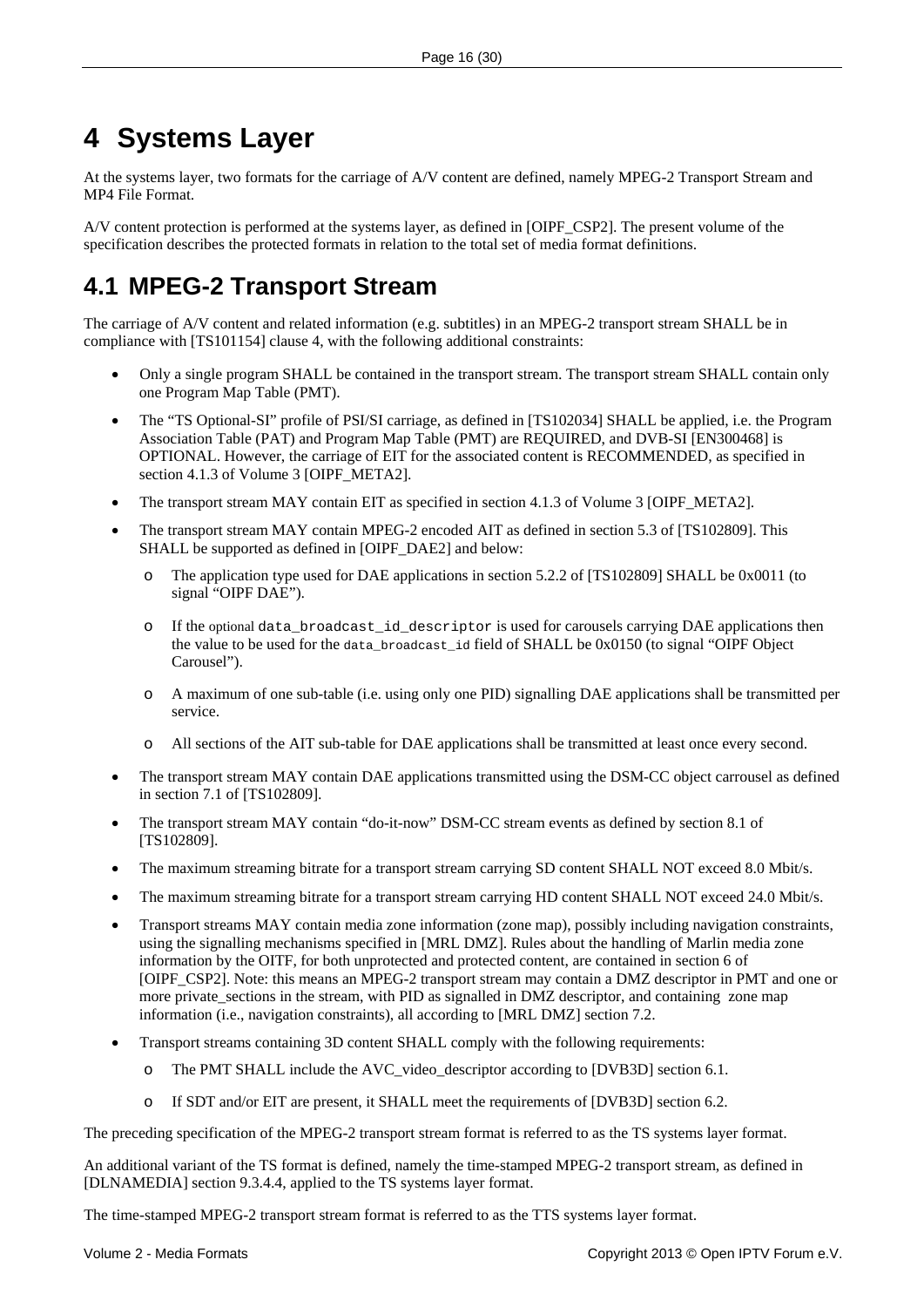<span id="page-16-0"></span>The methods to protect (encrypt) MPEG-2 transport streams are specified in Volume 7 [OIPF\_CSP2] of the present specification. Volume 7 specifies two approaches for content and service protection, namely the terminal-centric approach and the gateway-centric approach.

For the terminal-centric approach and for the output of the CSP gateway in the gateway-centric approach, the protected MPEG-2 transport stream SHALL comply with protection system signalling as specified in [MPEG2TS] and MAY use the Conditional Access Table (CAT) as defined therein. This protected format is referred to generically as PF.

For the gateway-centric approach, the input stream to the CSP gateway is not specified, except in the case of the CI+ gateway-centric approach, where the input stream SHALL comply with the PF format. PF applies to both the TS and TTS systems layer formats.

The protected MPEG-2 transport stream format for the terminal-centric approach is further defined in [MRL BBTS] and is referred to as BBTS. BBTS applies to both the TS and TTS systems layer formats.

The OITF SHALL support the application signalling and in-band delivery of DAE applications via the IP channel, as defined above. In environments where the broadcast channel is based on DVB network technologies and uses DVB-SI as specified in [EN300468], the OITF SHALL also support the application signalling and in-band delivery of DAE applications via the broadcast channel.

## <span id="page-16-1"></span>**4.2 MP4 File Format**

The carriage of A/V content and related information (e.g. subtitles) in file-based formats (systems layer format: MP4) SHALL use the MP4 File Format [MP4FF] and ISO Base Media File Format [ISOFF] standards with the constraints defined in section 9.4.4.3 of [DLNAMEDIA], except for 9.4.4.3.3 and 9.4.4.3.10. This is the preferred format for MP4-based unprotected content.

For services that allow the real-time playback of downloaded content before the download has been completed (e.g. Progressive Download), the following additional constraints apply:

- The *moof* box SHALL be used according to section 9.4.4.3.8 of [DLNAMEDIA].
- The size of the *moov* box SHALL be equal to or less than 2Mbytes.
- Use of the *pdin* box, defined in 8.43 of [ISOFF], is RECOMMENDED.

A service MAY apply the additional constraint on *moov* box size according to section 9.4.4.3.11 of [DLNAMEDIA], in order to provide content compliant to the DLNA specification.

In addition, carriage of H.264/AVC content in the MP4 systems layer SHALL be conformant to the AVC File Format standard [AVCFF].

In addition, carriage of MPEG-4 AAC/HE-AAC content in the MP4 systems layer SHALL be conformant to the MP4 File Format standard [MP4FF].

The storage of AC-3 and Enhanced AC-3 content in the MP4 file format shall be conformant to Annex F of [AC3].

MP4 files MAY contain media zone information (zone map), possibly including navigation constraints, using the signalling mechanisms specified in [MRL DMZ]. Rules about the handling of Marlin media zone information by the OITF, for both unprotected and protected content, are contained in section 6 of [OIPF\_CSP2]. Note: this means an MP4 file may contain one or more mDMZ boxes containing zone parameters and zone properties (i.e., navigation constraints) according to [MRL DMZ] section 7.1.

The methods to protect (encrypt) MP4-based file formats are specified in [OIPF\_CSP2]. Four protection methods are specified and they are allocated the protection format labels as follows:

- OMA PDCF [OMARLIN] is referred to as PDCF,
- OMA DCF [OMARLIN] is referred to as DCF,
- Marlin IP MP [MRL FF] format is referred to as MIPMP.
- Common encryption in ISO base media file format files [CENC] is referred to as CENC.

MP4 files containing 3D content SHALL comply with section 8.15 of [ISOFF], i.e. the 3D video sample SHALL be signalled as restricted video ('resv') with stereoscopic video scheme type ('stvi').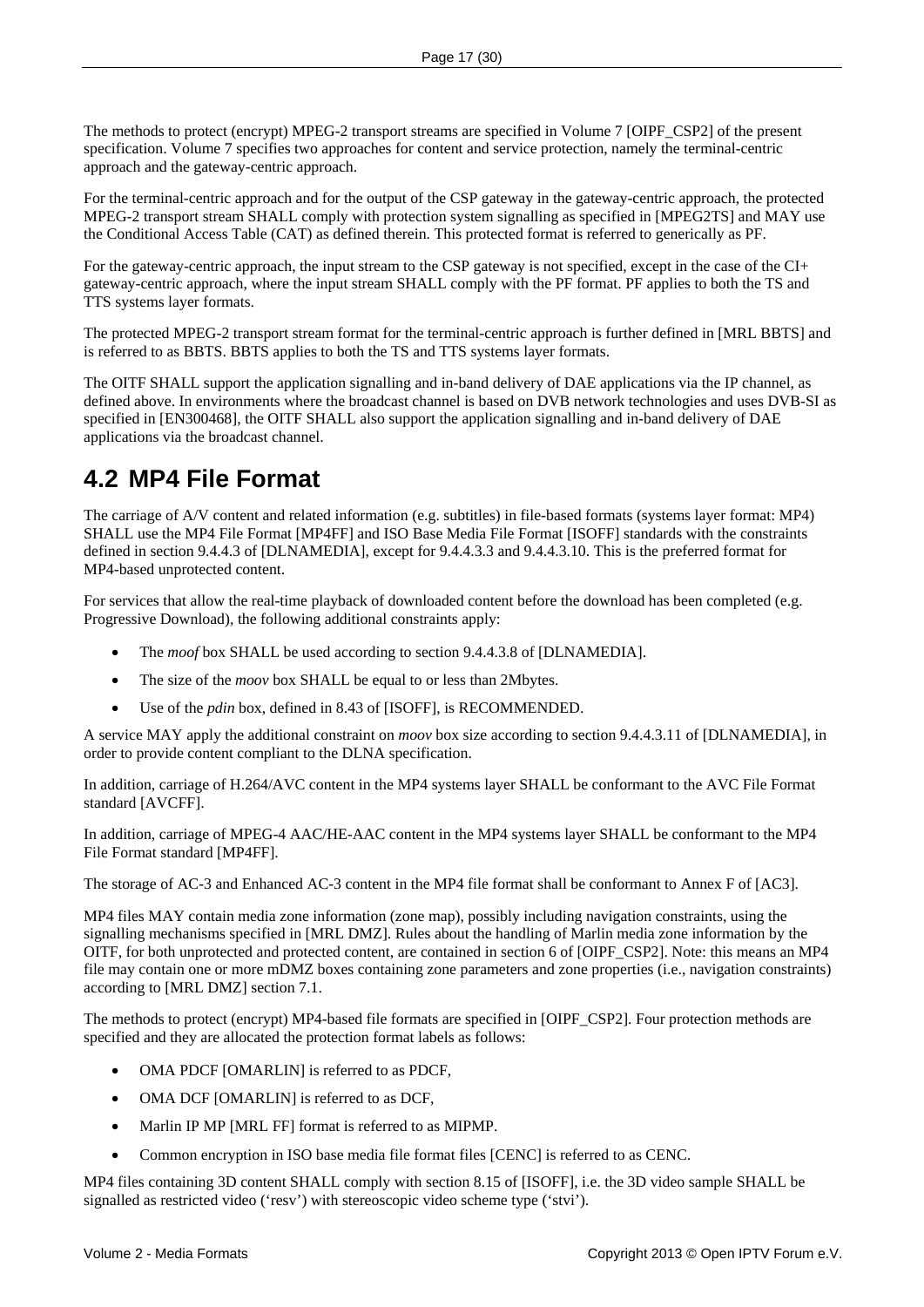## <span id="page-17-0"></span>**4.3 Service Usage**

Scheduled Content services SHALL use either the TS or the TTS systems layer format.

Unicast CoD services using the Direct UDP or RTP/UDP transport protocols SHALL use either the TS or the TTS systems layer format.

Unicast CoD services using the HTTP transport protocol SHALL use either the TS, the TTS, or the MP4 systems layer format.

Download CoD services SHALL use either the TS, the TTS, or the MP4 systems layer format.

Voice and video telephony services using the RTP/UDP transport protocol do not require any specific systems layer format.

Mobile A/V services do not require any specific systems layer format.

The systems layer formats used for content services are summarised in the following table.

| <b>Service</b>    | <b>Transport protocol</b> | <b>Systems layer format</b> |
|-------------------|---------------------------|-----------------------------|
| Scheduled content | Direct UDP or RTP/UDP     | TS. TTS                     |
| Streamed CoD      | Direct UDP or RTP/UDP     | TS. TTS                     |
| Streamed CoD      | <b>HTTP</b>               | TS, TTS, MP4                |
| Download CoD      | <b>HTTP</b>               | TS, TTS, MP4                |

#### **Table 11: Systems layer formats for content services**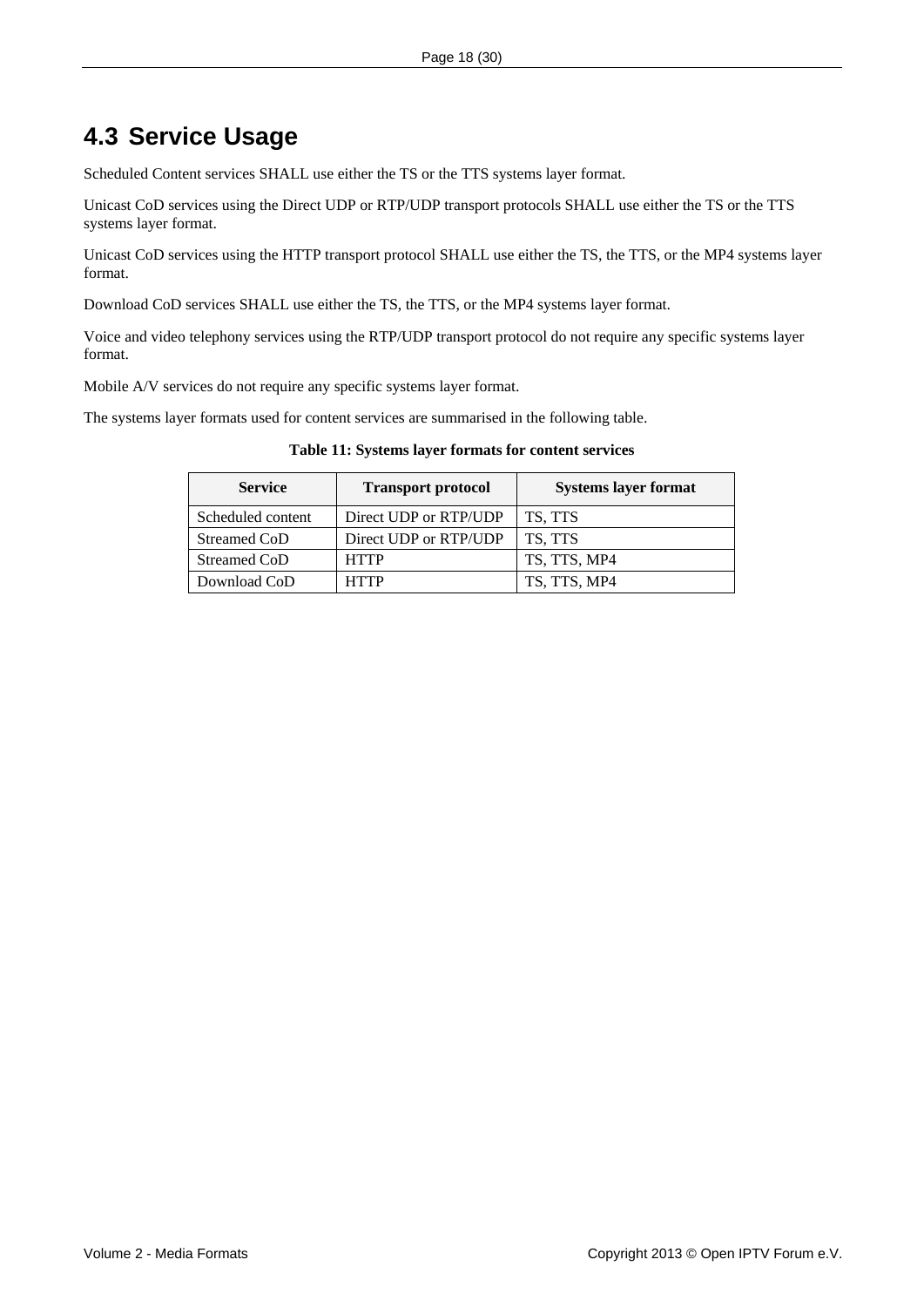# <span id="page-18-1"></span><span id="page-18-0"></span>**5 Video**

The specification of video formats and codec profiles is based upon the DVB A/V codec usage specification for applications based on MPEG-2 transport streams [\[TS101154\].](#page-8-3) The present specification further profiles the DVB specification by mandating certain codec choices and video formats.

H.264/AVC [\[H264\]](#page-7-3) (video format label: AVC) is the preferred video codec for both standard definition and high definition content and is the mandatory video content format. Decoding support for AVC is a mandatory minimum OITF capability with regard to A/V media formats.

MPEG-2 video [\[H262\]](#page-7-4) (video format label: MPEG2) MAY be used when appropriate, for example when legacy equipment or content in that format has already been deployed, or due to regulatory or contractual considerations.

H.264/AVC [H264] (video format label: AVC\_VDC), MPEG-4 Part 2 Visual [MP4V] (video format label: MP4V) and H.263 [H263] (video format label: H263) MAY be used for video telephony services. If video telephony services are supported on the OITF, encoding and decoding of H.264 (video format label AVC\_VDC) SHALL be supported and encoding and decoding of H.263 (video format label H263) is RECOMMENDED.

H.264/AVC [H264] (video format label: AVC\_VDC), MPEG-4 Part 2 Visual [MP4V] (video format label: MP4V) and H.263 [H263] (video format label: H263) MAY be used for Mobile A/V services.

Plano-stereoscopic 3D TV is supported using H.264/AVC, using side-by-side and top-bottom formats.

# <span id="page-18-2"></span>**5.1 Formats**

Five profiles of video content are defined and described in the following sub-sections:

- High Definition (HD),
- Standard Definition (SD),
- 3D,
- Video Telephony,
- Sub-Picture.

Additionally, Video formats for Mobile A/V Services are defined.

### **5.1.1 High Definition Profile**

#### **5.1.1.1 H.264/AVC**

H.264/AVC HD video content SHALL comply with [\[TS101154\]](#page-8-3) clauses 5.5 and 5.7.

This format corresponds to video format label AVC\_HD\_25 in 25Hz systems and AVC\_HD\_30 in 30Hz systems.

#### **5.1.1.2 MPEG-2**

MPEG-2 HD video content in 25Hz systems SHALL comply with [\[TS101154\]](#page-8-3) clause 5.2 with the following exceptions:

• The 2.21:1 Aspect Ratio SHALL NOT be used.

This format corresponds to video format label MPEG2\_HD\_25.

MPEG-2 HD video content in 30Hz systems SHALL comply with [\[TS101154\]](#page-8-3) clause 5.4 with the following exceptions:

The 2.21:1 Aspect Ratio SHALL NOT be used.

This format corresponds to video format label MPEG2\_HD\_30.

### **5.1.2 Standard Definition Profile**

#### **5.1.2.1 H.264/AVC**

H.264/AVC SD video content SHALL comply with [\[TS101154\]](#page-8-3) clauses 5.5 and 5.6.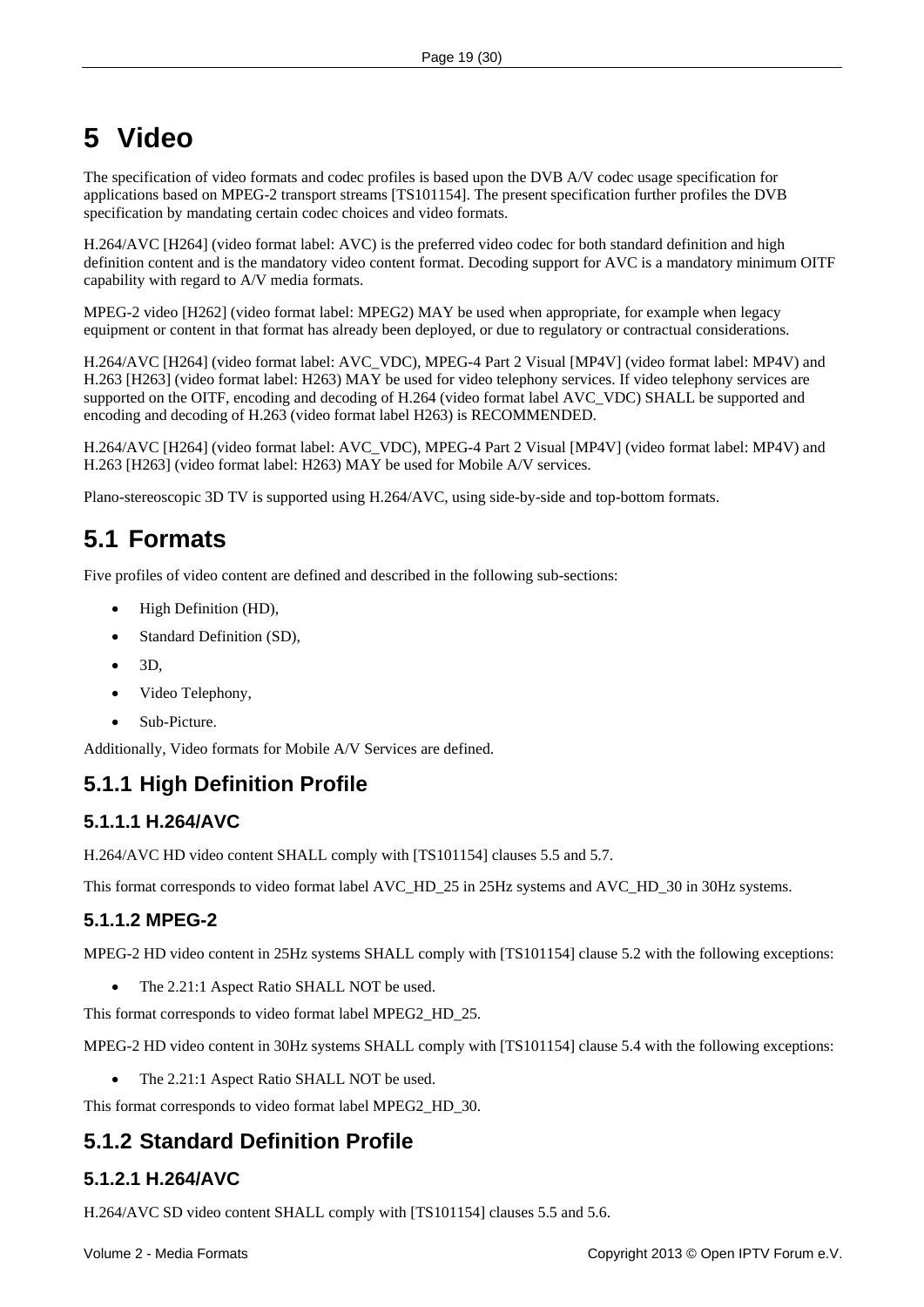<span id="page-19-0"></span>This format corresponds to video format label AVC\_SD\_25 in 25Hz systems and AVC\_SD\_30 in 30Hz systems.

#### **5.1.2.2 MPEG-2**

MPEG-2 SD video content in 25Hz systems SHALL comply with [\[TS101154\]](#page-8-3) clause 5.1 with the following exceptions:

• The 2.21:1 Aspect Ratio SHALL NOT be used.

This format corresponds to video format label MPEG2\_SD\_25.

MPEG-2 SD video content in 30Hz systems SHALL comply with [\[TS101154\]](#page-8-3) clause 5.3 with the following exceptions:

• The 2.21:1 Aspect Ratio SHALL NOT be used.

This format corresponds to video format label MPEG2\_SD\_30.

### **5.1.3 Video Telephony Profile**

#### **5.1.3.1 H.264/AVC**

H.264/AVC video content SHALL comply with [TS126114] clause 5.2.2.

This format corresponds to video format label AVC\_VDC.

#### **5.1.3.2 MPEG-4 Part-2 Visual**

MPEG-4 Part-2 Visual video content SHALL comply with [TS126114] clause 5.2.2.

This format corresponds to video format label MP4V.

#### **5.1.3.3 H.263**

H.263 video content SHALL comply with [TS126114] clause 5.2.2.

This format corresponds to video format label H263.

## **5.1.4 Sub-Picture Profile**

The following table list the supported coding parameters for sub-picture video

**Table 12: Sub-Picture formats** 

| <b>Horizontal</b><br><b>Resolution</b><br>(pixels) | <b>Vertical</b><br><b>Resolution</b><br>(lines) | <b>Scan</b><br><b>Type</b> | <b>Frame Rate (fps)</b> | Aspect<br><b>Ratio</b> | <b>System</b> |
|----------------------------------------------------|-------------------------------------------------|----------------------------|-------------------------|------------------------|---------------|
| 192                                                | 192                                             | p                          | 23.976, 24, 59.94       | 16:9                   | 30Hz          |
| 192                                                | 144                                             | p                          | 23.976, 24, 59.94       | 16:9                   | 30Hz          |
| 128                                                | 96                                              | p                          | 23.976, 24, 59.94       | 16:9                   | 30Hz          |
| 192                                                | 192                                             | p                          | 29.97                   | 16:9, 4:3              | 30Hz          |
| 192                                                | 144                                             | p                          | 29.97                   | 16:9, 4:3              | 30Hz          |
| 128                                                | 96                                              | p                          | 29.97                   | 16:9, 4:3              | 30Hz          |
| 192                                                | 192                                             | p                          | 25                      | 16:9, 4:3              | 25Hz          |
| 192                                                | 144                                             | p                          | 25                      | 16:9, 4:3              | 25Hz          |
| 128                                                | 96                                              | p                          | 25                      | 16:9, 4:3              | 25Hz          |
| 192                                                | 192                                             | p                          | 50                      | 16:9                   | 25Hz          |
| 192                                                | 144                                             | p                          | 50                      | 16:9                   | 25Hz          |
| 128                                                | 96                                              | p                          | 50                      | 16:9                   | 25Hz          |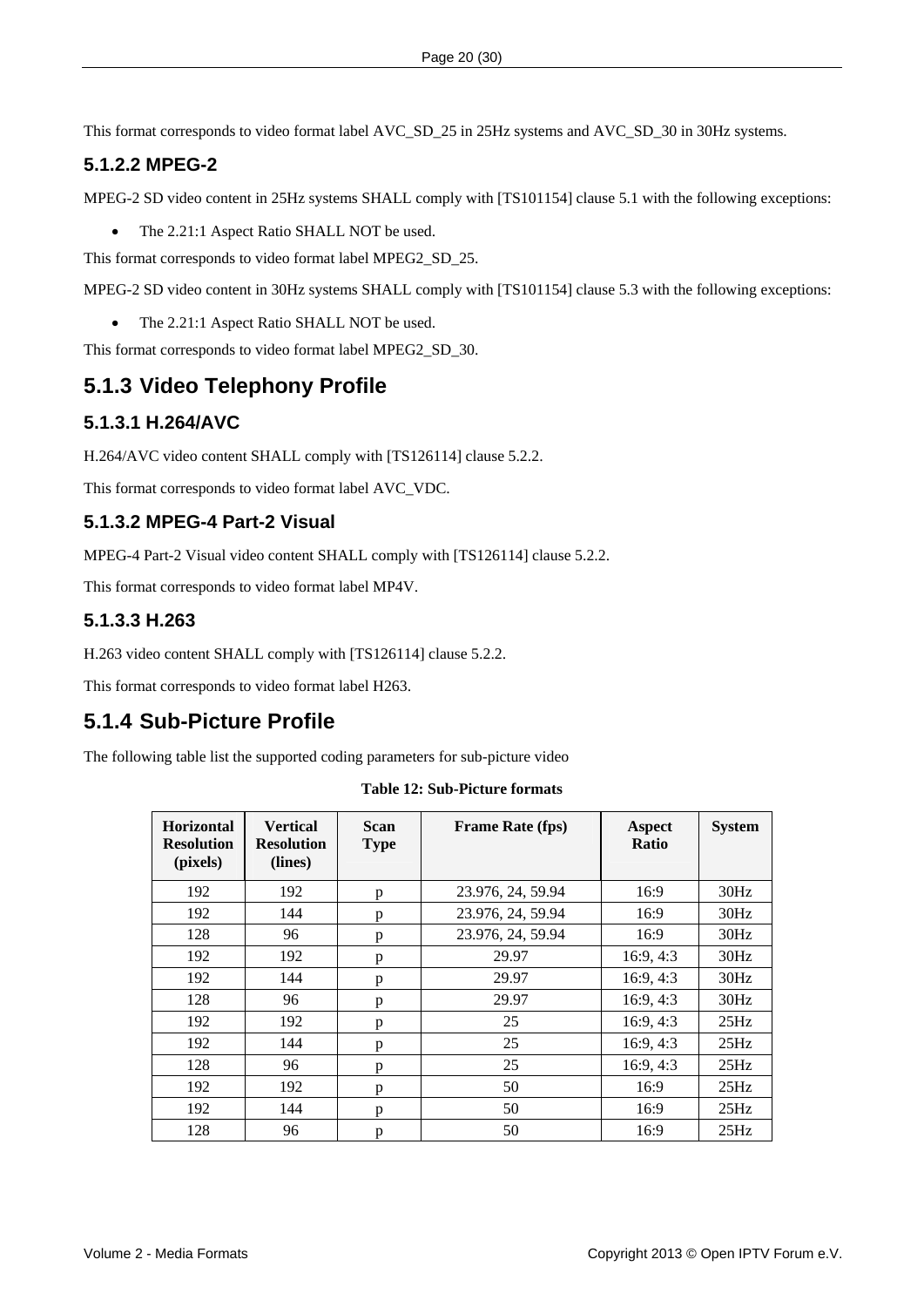#### <span id="page-20-0"></span>**5.1.4.1 H.264/AVC**

The IPTV solution SHALL utilize the following encoded video media profile for content used in Sub-Picture streams.

• H.264/AVC Main Profile @ Level 1.3

This format corresponds to video format label AVC\_SP\_25 in 25Hz systems, and AVC\_SP\_30 in 30Hz systems.

#### **5.1.4.2 MPEG-2**

The MPEG-2 Main Profile @ Low Level as defined in [H262] shall be used for Sub-Picture video streams. The DVB codec toolbox [TS101154] does not provide constraints applicable to Sub-Picture formats.

This format corresponds to video format label MPEG2\_SP\_25 in 25Hz systems, and MPEG2\_SP\_30 in 30Hz systems.

### **5.1.5 Video formats for Mobile A/V Services**

#### **5.1.5.1 H.263**

H.263 video content SHALL comply with [3GPPTS26234] section 7.4.

#### **5.1.5.2 H.264/AVC**

H.264/AVC video content SHALL comply with [3GPPTS26234] section 7.4.

#### **5.1.5.3 MPEG-4 Part-2 Visual**

MPEG-4 Part-2 Visual video content SHALL comply with [3GPPTS26234] section 7.4.

### **5.1.6 H.264/AVC GOP Structure**

All AVC format content provided in IPTV services SHALL conform to the following constraints in GOP structure:

- I picture: A picture with *slice\_type*=7 or *slice\_type*=2 for all the slices composing that picture or IDR picture
- P picture: A picture with *slice\_type*=5 or *slice\_type*=0 for all the slices composing that picture.
- B picture: A picture with *slice\_type*=6 or *slice\_type*=1 for all the slices composing that picture.
- Decoding order among I or P pictures SHALL be kept in their display order.
- P picture SHALL NOT refer to B pictures.
- Complementary reference field pair that includes I/P field SHALL NOT include B field.
- Reference B picture SHALL refer to the following.
	- o I or P frames or complementary reference field pairs of I or P pictures that immediately precedes/follows in display order.
- Non-reference B picture SHALL refer to the following.
	- o I or P frames or complementary reference field pairs of I or P pictures that immediately precedes/follows in display order.
	- o A reference B frame or a complementary reference field pair of reference B pictures that immediately precedes/follows in display order and is present between "pic1" and "pic2" in display order. Here, "pic1" is immediately preceding I or P picture and "pic2" is immediately following I or P picture.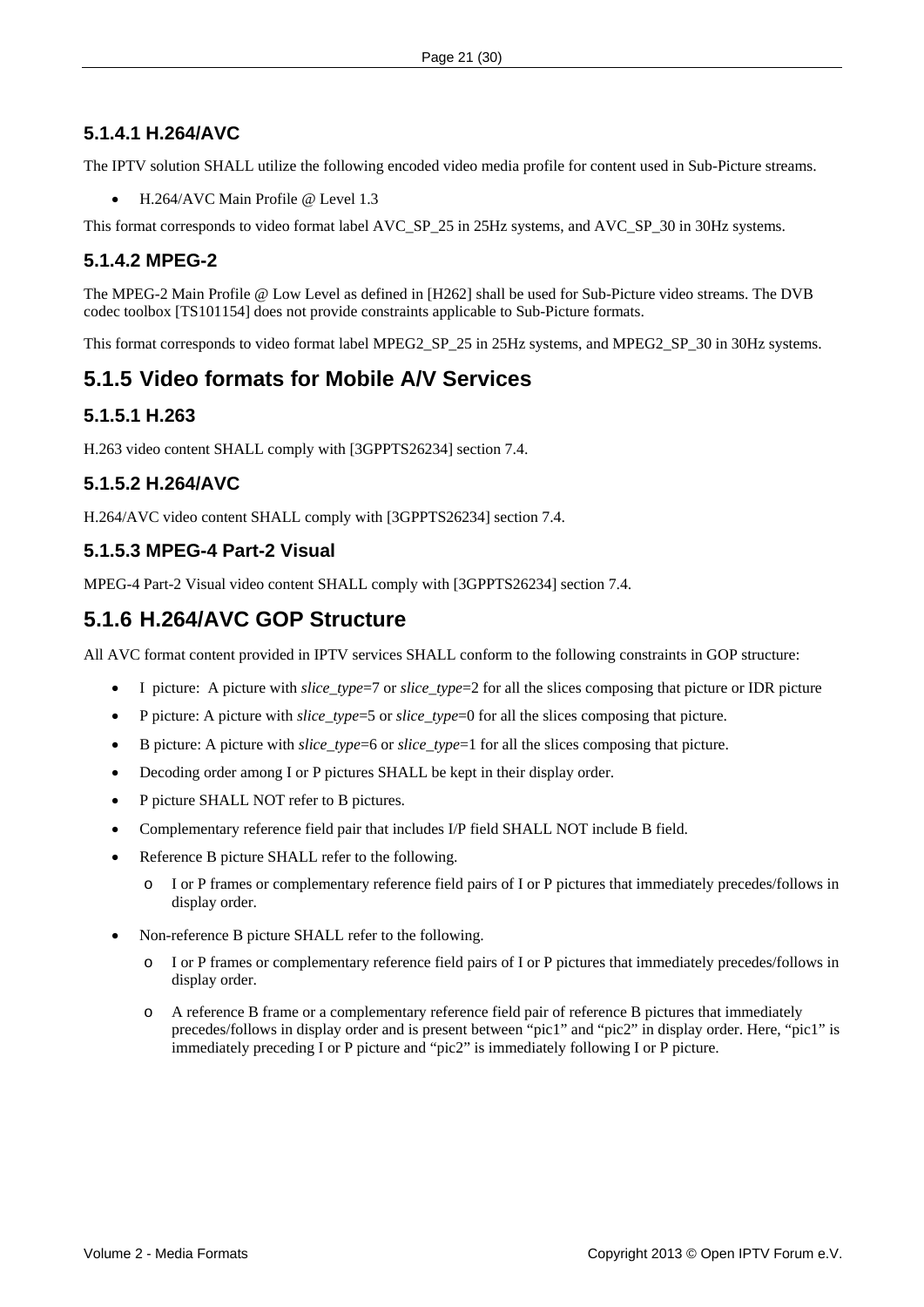### <span id="page-21-0"></span>**5.1.7 3D**

#### **5.1.7.1 H.264/AVC**

3D content SHALL comply with [DVB3D] section 5.1. The coded video stream SHALL apply the frame packing arrangement supplemental enhancement information (SEI) message according to [DVB3D] section 6.4.

This format corresponds to video format label AVC\_3D\_25 in 25Hz systems and AVC\_3D\_30 in 30Hz systems.

The following formats are specified by [DVB3D]:

- 720p @ 50Hz Top-and-Bottom (TaB);
- 720p  $@$  50Hz Side-by-Side (SbS)  $(*)$ ;
- 1080i @ 25Hz Side-by-Side (SbS);
- 720p @ 59.94 / 60 Hz Top-and-Bottom (TaB);
- 720p  $@$  59.94 / 60 Hz Side-by-Side SbS (SbS) (\*);
- $1080i \& 29.97 / 30 Hz$  Side-by-Side (SbS);
- 1080p  $@ 23.98 / 24 Hz$  Top-and-Bottom (TaB);
- 1080p @ 23.98 / 24 Hz Side-by-Side (SbS)  $(*)$ .

(\*): these formats are optional for compliance with HDMI. Some 3DTV capable display devices might not support these 3DTV video formats.

## **5.2 Service Usage**

The video formats specified in the Standard Definition Profile and in the High Definition Profile are applicable to A/V content provided within any of the Release 2 IPTV services. The video formats for Mobile A/V Services are applicable to any of the Release 2 IPTV services. The video formats specified in the Video Telephony Profile are applicable to content provided within Video Telephony services. The video formats specified in the Sub-Picture Profile are applicable for use with Picture-in-Picture function.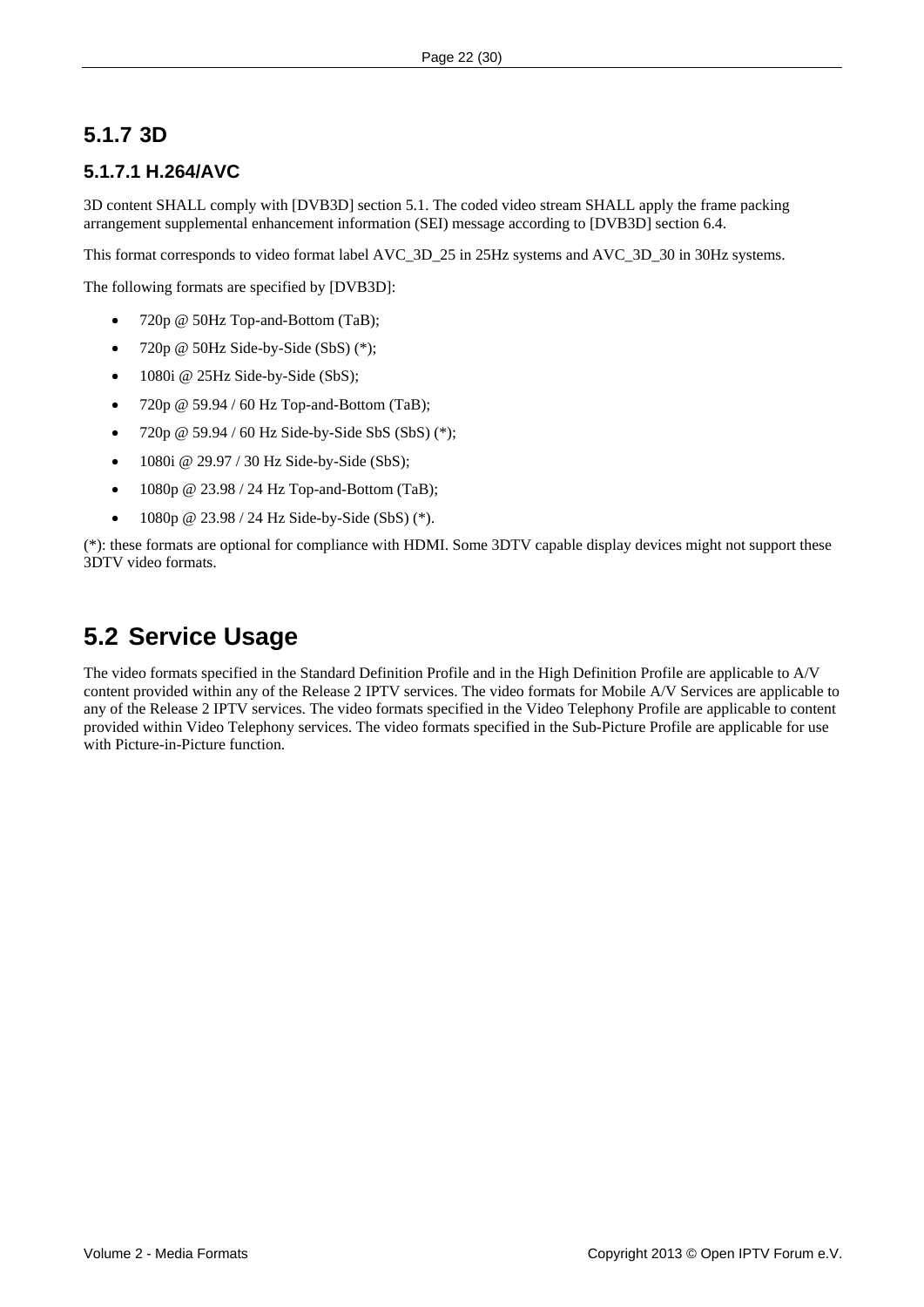# <span id="page-22-1"></span><span id="page-22-0"></span>**6 Subtitles**

This section defines the formats of subtitle streams for the purpose of providing alternative language subtitles and closed captions for A/V services. The decision on the use and format of subtitle streams is made by the service provider or content provider. Subtitle content MAY be provided with any IPTV service.

## **6.1 Formats**

For an IPTV service delivered using the TS or TTS system formats, any of the following subtitle formats SHALL be used:

- Based on DVB subtitles [\[DVBSUBT\]](#page-7-5) using format label DVB-SUBT. This format includes support for subtitles in 3D video content.
- Based on EBU Teletext [\[DVBTTXT\]](#page-7-6) using format label EBU-SUBT.
- Based on CEA-708-C [\[CEACC\]](#page-7-7) using format label CEA-SUBT.

If other subtitle formats are used, e.g. for market specific or regulatory reasons, their usage is outside the scope of the present specification.

For Mobile A/V Services, the Timed Text [3GPPTS26245] format SHALL be used. This format corresponds to video format label 3GPP-TT.

## **6.2 Service Usage**

Subtitle streams within an IPTV service MAY be used for the provision of:

- Subtitles for foreign-language content,
- Closed captions for enhanced accessibility,
- Any other purpose where such streams form part of a service offering.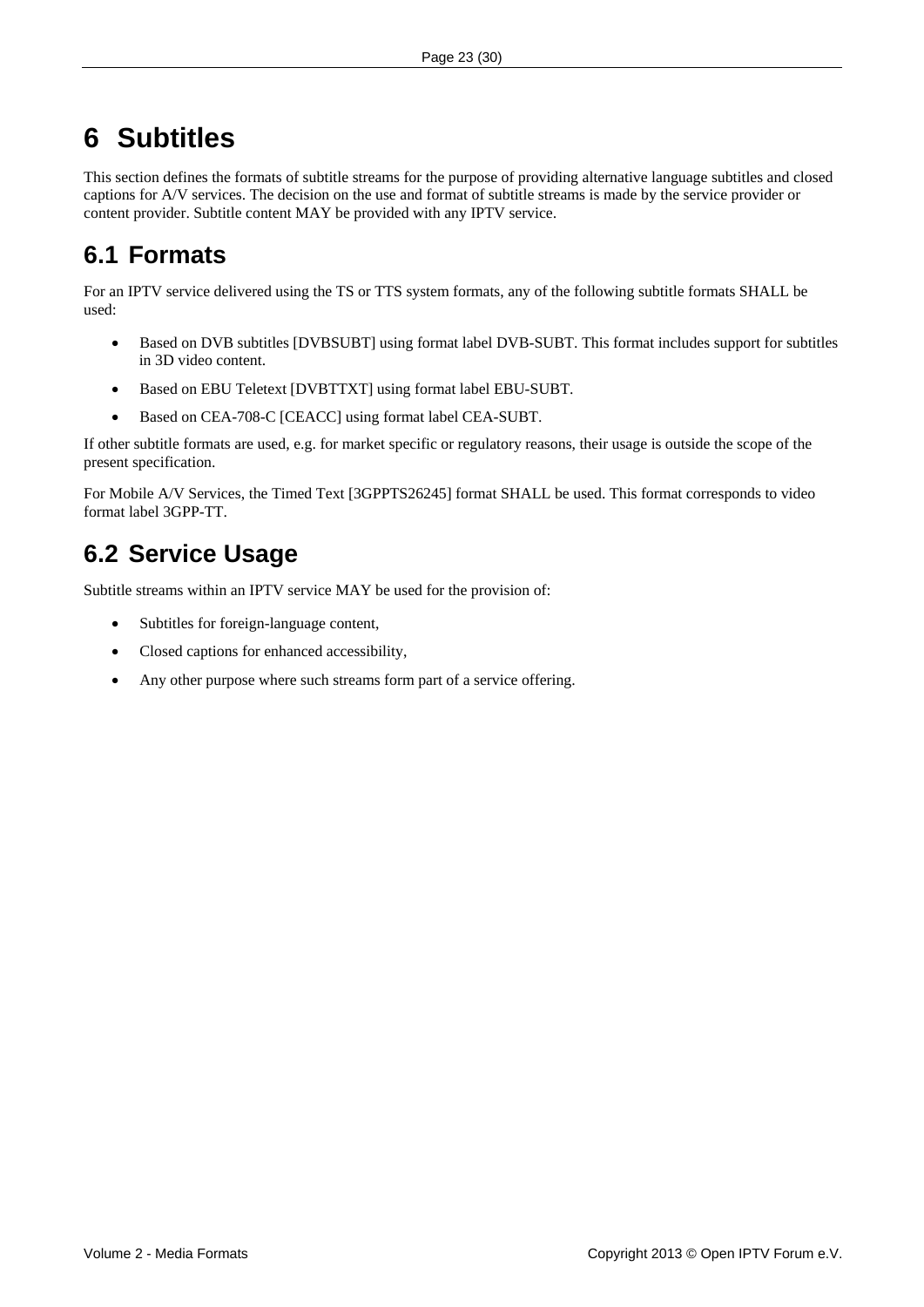# <span id="page-23-1"></span><span id="page-23-0"></span>**7 Teletext**

This section defines the formats of teletext for the purpose of providing an information service together with the A/V stream. Teletext is a legacy sub-service of Scheduled Content Services utilised in some parts of the European market.

Teletext information MAY be supported by the Scheduled Content Service.

It is expected that in the future such information services will be provided by the Declarative Application Environment [OIPF\_DAE2].

## **7.1 Formats**

Teletext information SHALL be based on EBU Teletext [\[DVBTTXT\].](#page-7-6) This format corresponds to the format label EBU-TTXT.

## **7.2 Service Usage**

The Scheduled Content service MAY include teletext information.

Teletext information SHALL NOT be provided with content delivered by the Content on Demand services.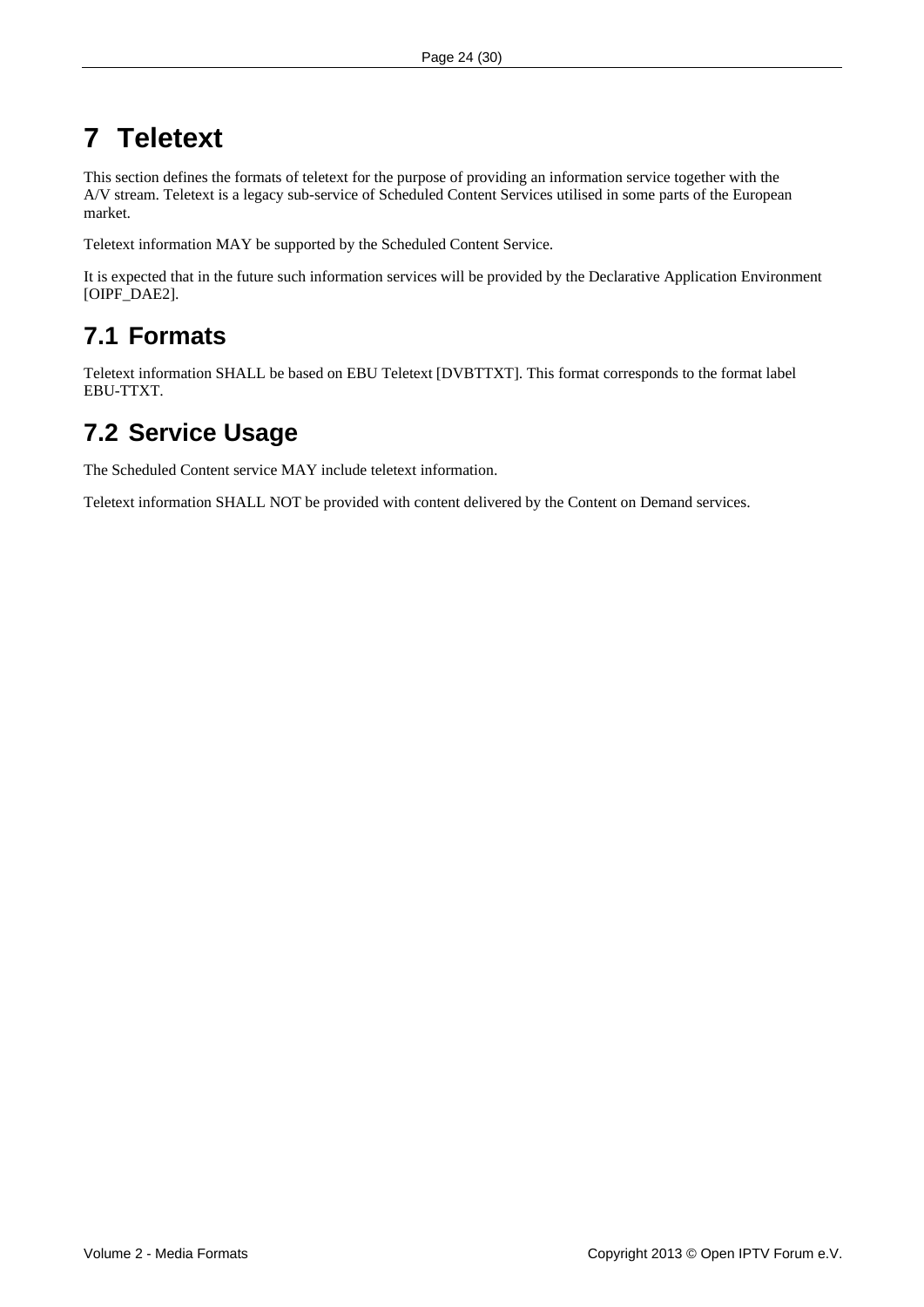# <span id="page-24-1"></span><span id="page-24-0"></span>**8 Audio**

The specification of audio formats and codec profiles is based upon the DVB A/V codec usage specification for applications based on MPEG-2 transport streams [\[TS101154\].](#page-8-3) The present specification further profiles the DVB specification by mandating certain codec choices and audio formats.

MPEG-4 AAC or HE-AAC [\[AAC\]](#page-7-8) (audio format label: HEAAC) is the preferred audio codec for A/V content and is the mandatory audio content format. Decoding support for HE-AAC is a mandatory minimum OITF capability with regard to A/V media formats.

MPEG 4 HE-AAC v2 [AAC] (audio format label: HEAAC2) MAY be used when appropriate, as designated by systems requirements.

MPEG-1 Audio Layer II [\[MPEG1\]](#page-7-9) (audio format label: MPEG1\_L2) or AC-3 (Dolby Digital) [\[AC3\]](#page-7-10) (audio format label: AC3) MAY be used when appropriate, for example when legacy equipment or content in that format has already been deployed, or due to regulatory or contractual considerations.

DTS-HD [DTS] (audio format label: DTS) MAY be used when appropriate, as designated by systems requirements.

Enhanced AC-3 (Dolby Digital Plus) [AC3] (audio format label: E-AC3) MAY be used when appropriate, as designated by systems requirements.

MPEG Surround [MPS] (audio format label: MPS) may be used in combination with MPEG-4 AAC or HE-AAC or MPEG-1 Layer II. This combination implements scalability from a stereo (or mono) core bitstream to multichannel and will thus play at least in stereo (or mono) on MPEG-4 AAC-only (respectively MPEG-4 HE AAC or MPEG-1 Layer II) decoding devices.

AMR [3GPPAMR] (audio format label: AMR) and AMR-WB [3GPPAMRWB] (audio format label: AMR-WB) MAY be used for Mobile A/V Services. MPEG-4 AAC or HE-AAC [AAC] (audio format label: HEAAC), enhanced aacPlus [3GPPEAAC+] (audio format label: HEAAC2) and Extended AMR-WB [3GPPAMRWB+] (audio format label: AMR-WB+) MAY be used for Mobile A/V Services.

For audio-only services, the MPEG-1 Audio Layer III (MP3) codec [\[MPEG1\]](#page-7-9) MAY also be used.

Profiles of audio are also used to provide audible notifications and audio clips within the Declarative [OIPF\_DAE2] and Procedural Application Environments [OIPF\_PAE2], as specified in section [8.2.1.](#page-27-1)

For voice and video telephony services the following audio media formats MAY be used:

- G.711 [ITUTG711] (audio format label: G711) MAY be used for narrow-band voice telephony.
- AMR [3GPPAMR] (audio format label: AMR) MAY be used for narrow-band voice telephony.
- G.729.A [ITUTG729] Annex A (audio format label: G729A) MAY be used for narrow-band voice telephony.
- G722 [ITUTG722] (audio format label: G722) MAY be used for wide-band voice telephony.
- AMR-WB/G.722.2 [3GPPAMRWB] (audio format label: AMRWB) MAY be used for wide-band voice telephony.
- G.729.1 [ITUTG729-1] (audio format label: G7291) MAY be used for wide-band voice telephony.
- MPEG-4 AAC LD [AAC] (audio format label: AACLD) MAY be used for super-wideband voice and video telephony.
- MPEG-4 AAC ELD [AAC] (audio format label: AACELD) MAY be used for super-wideband voice and video telephony.
- G.719 [ITUTG719] (audio format label: G719) MAY be used for super-wideband voice and video telephony

If voice or video telephony services are supported on the OITF, encoding and decoding of G.711 and AMR for narrowband and G.722 and AMR-WB/G722.2 for wide-band SHALL be supported.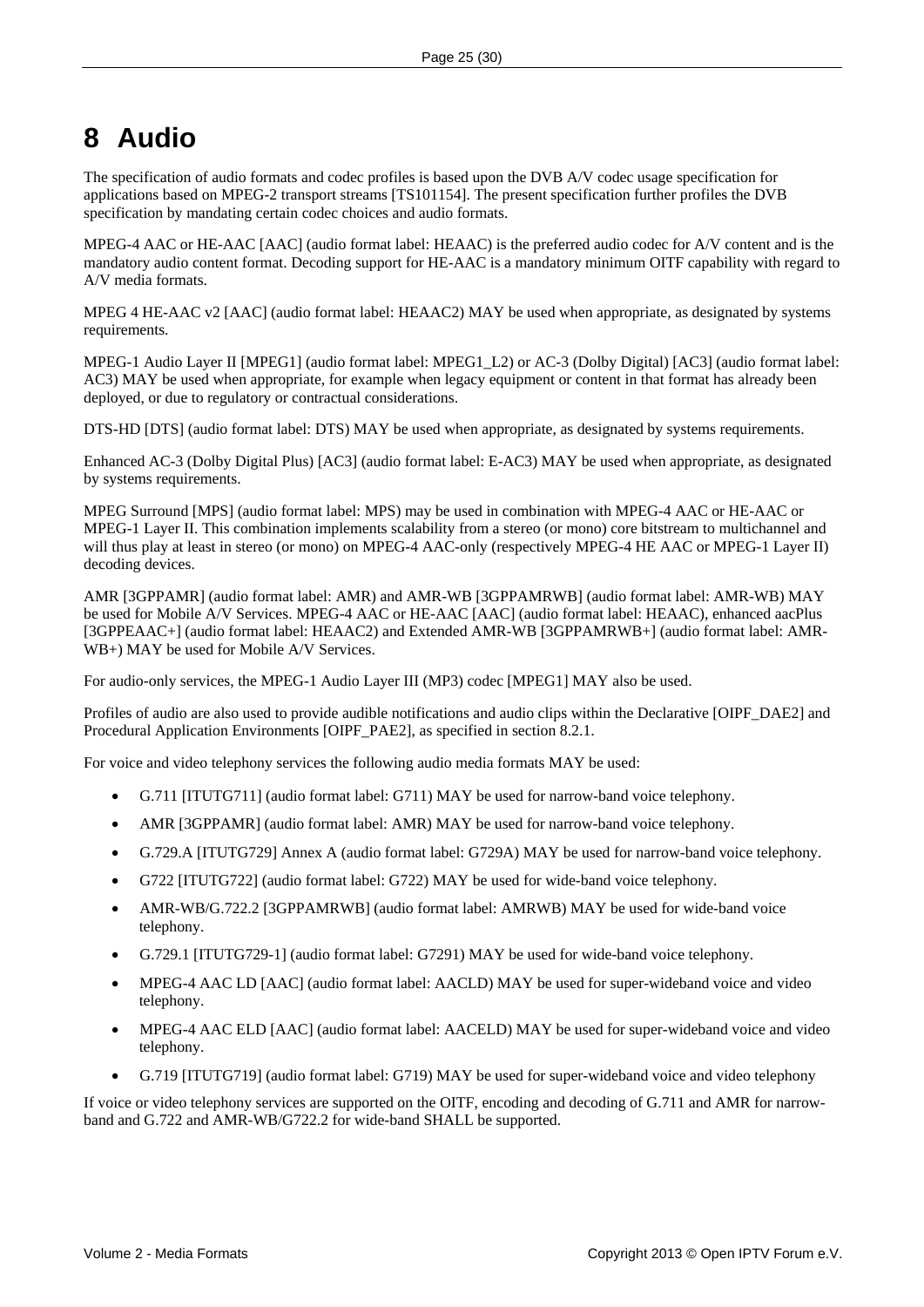## <span id="page-25-1"></span><span id="page-25-0"></span>**8.1 Formats**

## <span id="page-25-2"></span>**8.1.1 HE-AAC and AAC**

AAC, HE-AAC and HE-AAC v2 audio coding SHALL be in accordance with [\[AAC\],](#page-7-8) which contains the audio object types AAC LC, SBR and PS. Its use is constrained according to [\[TS101154\]](#page-8-3) clause 6.4.

AAC and HE-AAC format corresponds to the audio format label HEAAC.

HE\_AAC v2 format corresponds to the audio format label HEAAC2.

#### **8.1.1.1 A/V content**

HEAAC format audio for A/V content SHALL utilise Level 4 encoding as specified in [AAC].

If used in combination with MPEG Surround, HE AAC format audio for A/V content SHALL utilise Level 2 encoding or Level 4 encoding as specified in [AAC].

#### **8.1.1.2 Audio clips**

HEAAC format audio for audible notifications and audio clip content SHALL utilise Level 2 encoding as specified in [AAC], consisting of a sequence of single of multiple audio frames whereby an audio frame consists of an ADTS header and an audio frame data pair.

#### **8.1.1.3 HE-AAC metadata**

HEAAC format audio MAY contain metadata as specified in [AAC] or [TS101154], specifically:

- Dynamic Range Control parameters as defined in [AAC] section 4.5.2.7 or [TS101154] section 6.4.3 and Annex C.5
- Down-mix parameters as defined in [AAC] section 4.5.1.2.2 or [TS101154] Annex C.5.

The Dynamic Range Control metadata SHALL be used, if present in the encoded audio data.

For stereo output of 5.1 surround audio streams, the down-mix parameters SHALL be used, if present in the encoded audio data.

## **8.1.2 AC-3**

AC-3 audio coding SHALL be compliant with [\[AC3\]](#page-7-10), constrained according to [\[TS101154\]](#page-8-3) clause 6.2, with the following additional constraints:

• AC-3 audio streams shall be encoded at a sample rate of 48 kHz

This format corresponds to the audio format label AC3.

### **8.1.3 Enhanced AC-3**

Enhanced AC-3 audio coding SHALL be compliant with [AC3], constrained according to [TS101154] clause 6.2, with the following additional constraints:

• Enhanced AC-3 audio streams shall be encoded at a sample rate of 48 kHz

This format corresponds to the audio format label E-AC3

## <span id="page-25-3"></span>**8.1.4 MPEG-1 Layer II**

MPEG-1 Layer II audio coding SHALL be compliant with [\[MPEG1\]](#page-7-9) constrained according to [\[TS101154\]](#page-8-3) clause 6.1.

This format corresponds to the audio format label MPEG1\_L2.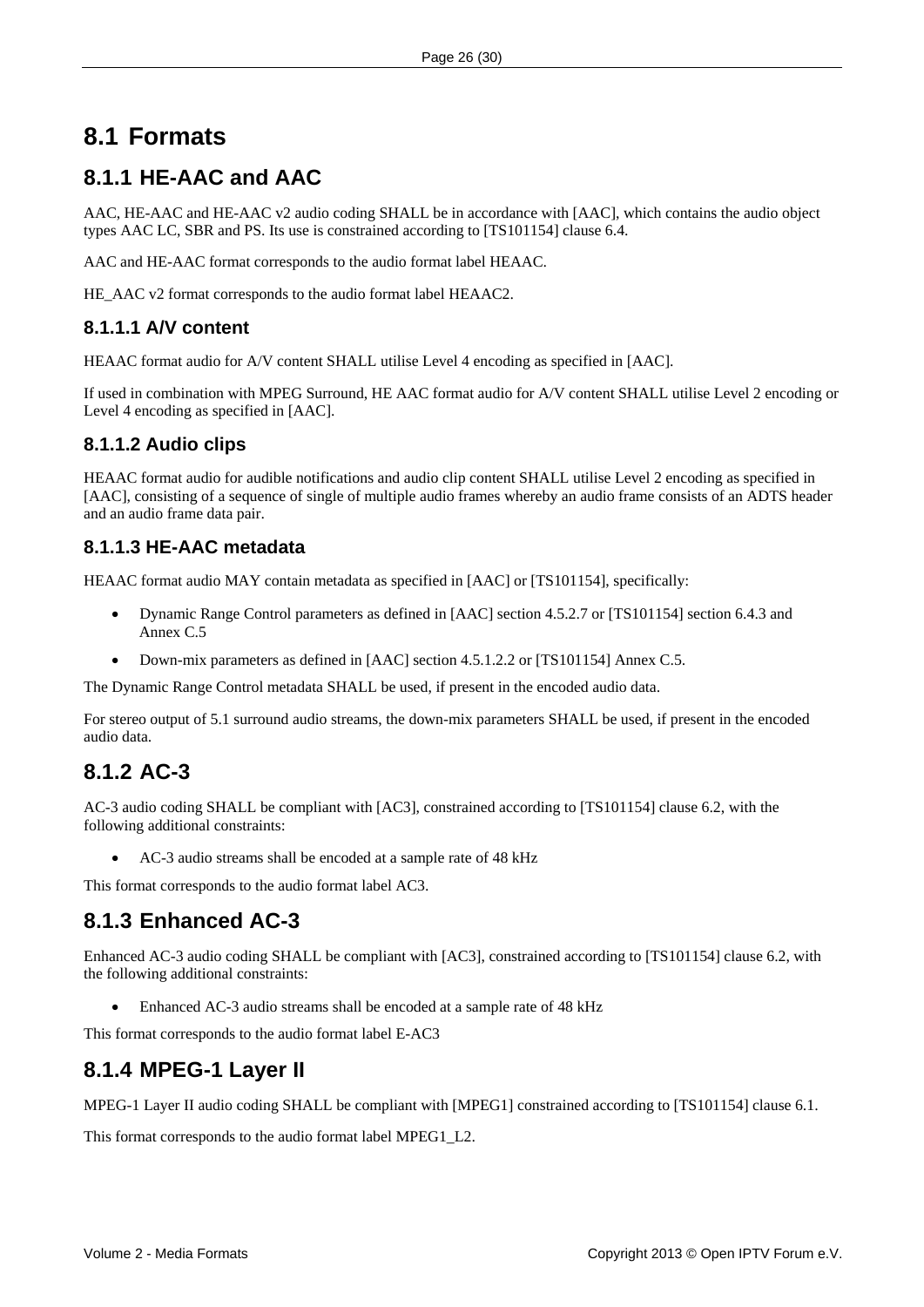### <span id="page-26-0"></span>**8.1.5 MPEG-1 Layer III**

MPEG-1 Layer III audio coding SHALL only be used for audio only services. It SHALL NOT be used in conjunction with a video stream to form an A/V service.

MPEG-1 Layer III encoding SHALL be compliant with [\[MPEG1\],](#page-7-9) constrained according to [\[DLNAMEDIA\]](#page-7-2). Either of the MP3 and MP3X profiles from [\[DLNAMEDIA\]](#page-7-2) MAY be used.

This format corresponds to the audio format label MPEG1\_L3.

## **8.1.6 WAVE**

Wave format (Audio Format: WAV) audio coding MAY be used for audible notifications and audio clips within the Declarative Application Environment [OIPF\_DAE2]. The following characteristics SHALL be supported by the OITF.

**Sampling Frequency:** From 12 kHz up to 16 kHz **Codec(s):** Uncompressed (PCM), ADPCM **Quantisation Bit Rate:** 16 bits **Channels:** From mono up to 5.1 channels

This format corresponds to the audio format label WAV.

## **8.1.7 DTS-HD**

DTS-HD is an expansion on the original DTS Coherent Acoustics definition. DTS-HD maintains support for Coherent Acoustics and extends the range of capabilities, which have been commercialized as:

- DTS Express<sup>®</sup>
- DTS-HD High Resolution Audio<sup>®</sup>
- DTS-HD Master Audio<sup>®</sup>

This is in addition to the original DTS family which were commercialized as:

- $DTS^{\circledR}$
- $DTS-ES^*$
- DTS  $96/24^{\circ}$

Using the DTS-HD audio descriptor, as defined in [EN300468], and transport requirements as defined in [TS101154], support for DTS-HD is seamless across the variations.

DTS-HD format (Audio Format: DTS) audio coding shall be compliant with [DTS] and according to [TS101154] section 6.3.

Usage of DTS-HD in ISOBMFF is defined in Annex E of [DTS].

### **8.1.8 MPEG Surround**

MPEG Surround SHALL be compliant with [MPS] and SHALL be used in combination with MPEG-4 AAC or HE AAC constrained according to section [8.1.1](#page-25-2) or in combination with MPEG-1 Layer II constrained according to section [8.1.4](#page-25-3). Its use is further constrained according to [TS101154] clause 6.1 and clause 6.4 and the following:

- Sampling frequency
	- o **Encoding:** For audio encoded using MPEG Surround, the sampling frequency of the MPEG Surround data SHALL be equal to the sampling frequency of the core audio stream.

The combination of MPEG Surround and MPEG-4 AAC or HE-AAC corresponds to the audio format label HEAAC\_MPS.

The combination of MPEG Surround and MPEG-1 Layer II corresponds to the audio format label MPEG1\_L2\_MPS.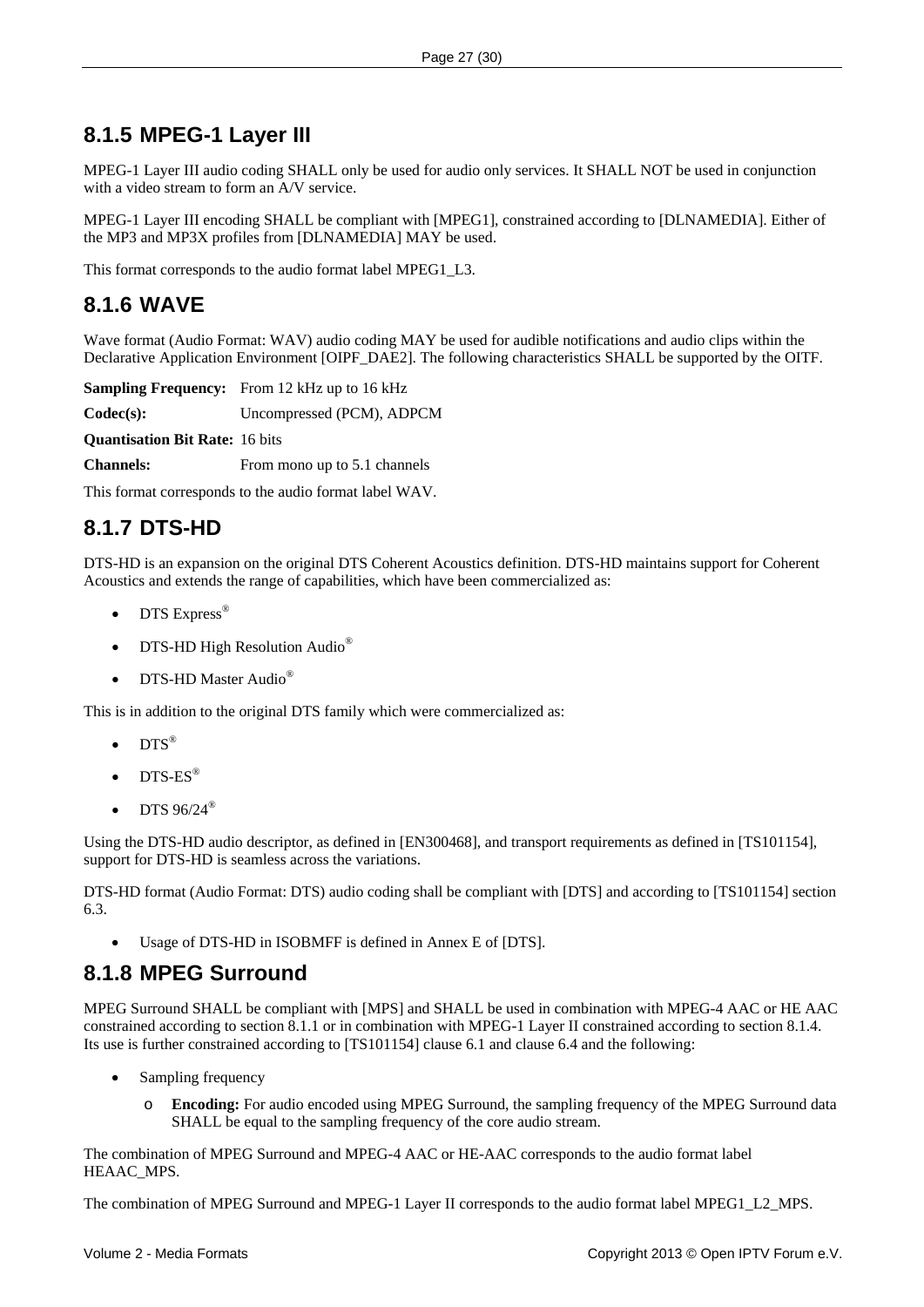## <span id="page-27-0"></span>**8.1.9 Audio Formats for voice and video telephony**

G.711 audio coding SHALL be compliant with [ITUTG711] according to [TS181005] clause 6.2; this format corresponds to the audio format label G711.

AMR audio coding SHALL be compliant with [3GPPAMR] according to [TS126114] clause 5.2.1 and [TS181005] clause 6.2; this format corresponds to the audio format label AMR.

G.729 audio coding SHALL be compliant with [ITUTG729] according to [TS181005] clause 6.2; this format corresponds to the audio format label G729A.

G.722 audio coding SHALL be compliant with [ITUTG722] according to [TS181005] clause 6.3.2; this format corresponds to the audio format label G722.

AMR-WB/G.722.2 audio coding SHALL be compliant with [3GPPAMRWB] according to [TS181005] clause 6.3.2; this format corresponds to the audio format label AMRWB.

G.729.1 audio coding SHALL be compliant with [ITUTG729-1] according to [TS181005] clause 6.3.2; this format corresponds to the audio format label G7291.

G.719 audio coding SHALL be compliant with [ITUTG719]; this format corresponds to the audio format label G719.

### **8.1.9.1 MPEG-4 AAC LD and ELD**

MPEG-4 AAC LD audio coding SHALL be compliant with the Low Delay AAC Profile as defined in clause 1.5.2.1 of [AAC] (profile-level-id=52 as defined in clause 1.5.2.4, table 1.4 of [AAC]); this format corresponds to the audio format label AACLD.

MPEG-4 AAC ELD audio coding SHALL be compliant with AAC Enhanced Low Delay as defined in clause 1.5.1, Table 1.1 of [AAC] and described in clause 1.5.1.2.37 of [AAC] (audio object type = "ER AAC ELD", object type  $ID = 39$ ; this format corresponds to the audio format label AACELD.

### **8.1.10 Audio Formats for Mobile A/V Services**

For Mobile A/V Services the following applies:

- AMR content SHALL be compliant with [3GPPAMR]. This format corresponds to label AMR.
- AMR-WB content SHALL be compliant with [3GPPAMRWB]. This format corresponds to label AMR-WB.
- AAC and HE-AAC content SHALL be compliant with [3GPPEAAC+]. This format corresponds to label HEAAC.
- Enhanced aacPlus content SHALL be compliant with [3GPPEAAC+]. This format corresponds to label HEAAC2.
- Extended AMR-WB SHALL be compliant with [3GPPAMRWB+]. This format corresponds to label AMR-WB+.

## **8.2 Platform Usage**

## <span id="page-27-1"></span>**8.2.1 Audible Notifications and Audio Clips**

IPTV Service Providers MAY utilize the following audio formats for audible notifications and audio clips within either declarative or procedural applications used to provide services, as specified in [OIPF\_DAE2] and [OIPF\_PAE2]:

- AAC formatted files with a maximum file size of 512KB identified with the MIME type "audio/mp4",
- WAV formatted files with a maximum file size of 512KB identified with the MIME type "audio/x-wav" (DAE only),
- MPEG1\_L3 formatted files identified with the MIME type "audio/mpeg" (PAE only).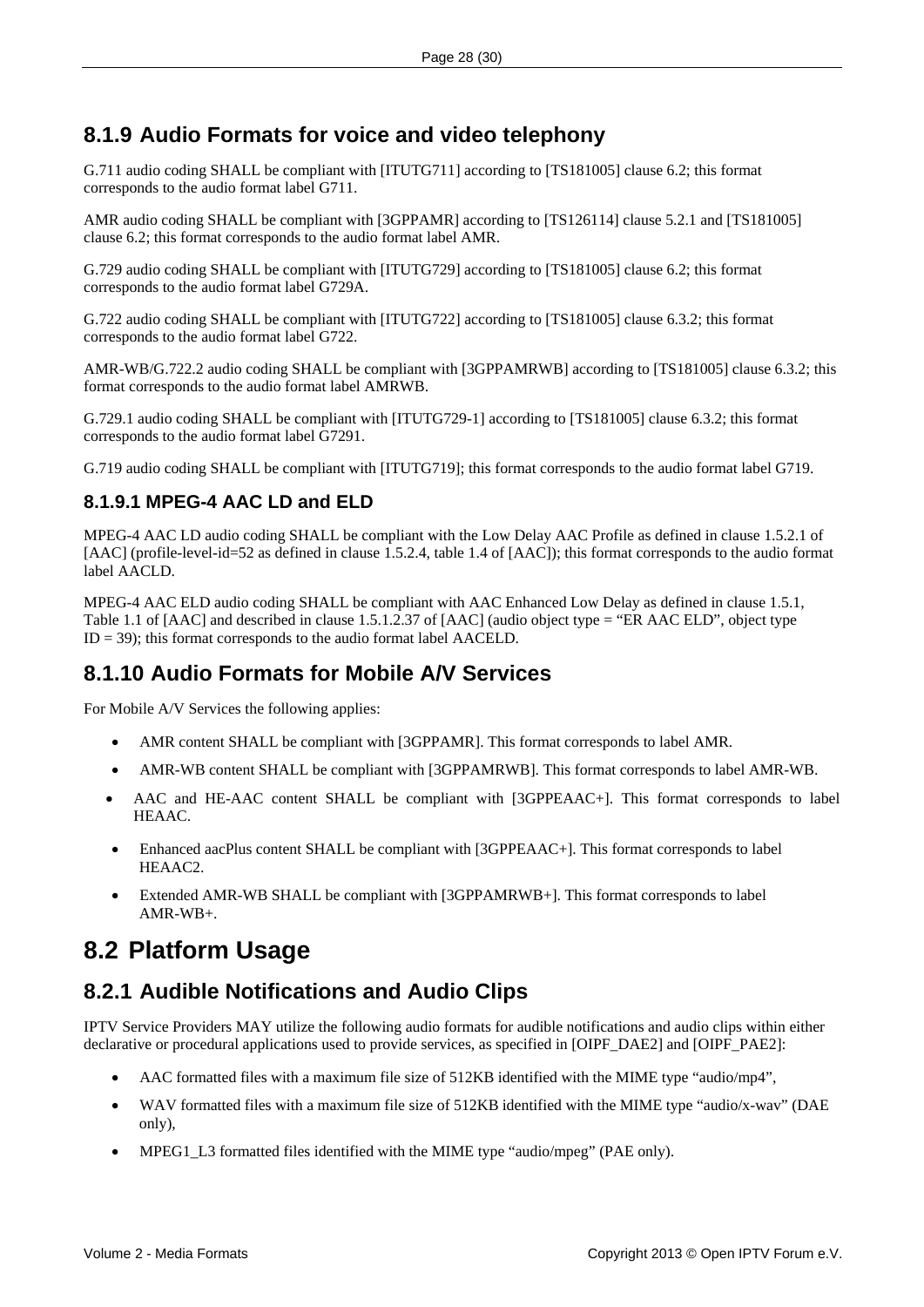## <span id="page-28-0"></span>**8.2.2 Audio Description**

If audio description is provided for the service, then the method to provide Audio Description SHALL be either the provision of a pre-mixed combination of audio description and the main audio as a suitably signalled HE-AAC stream or according to Annex E of [TS101154]. In either case, either the HE-AAC, MPEG-1 Audio Layer II or Enhanced E-AC3 audio codec MAY be used (the latter two codecs only when supported).

However, if the optional MPEG-1 Audio Layer II codec is supported, then the method for Audio Description defined in Annex E of [\[TS101154\]](#page-8-3) MAY be applied.

If the service platform requires the deployment of any other of the optional audio codec for A/V services, then that optional codec MAY also be used to provide audio description as a pre-mixed combination of audio description and the main audio as a suitably signalled stream.

## **8.2.3 Clean Audio**

Clean Audio is a supplementary audio service that enhances the listening experience for the hearing impaired. If Clean Audio is provided for the IPTV service then it SHALL be provided as specified in [TS101154] Annex E.4.

## **8.2.4 Audio output Interfaces**

For stereo output interfaces, 5.1 surround audio streams SHALL be down-mixed to stereo.

For digital outputs (e.g. S/PDIF or HDMI) one of the following conversions MAY be used:

- Conversion of the received Enhanced AC-3 audio streams to AC-3 [AC3]
- Transcoding of the received HEAAC, HEAAC\_MPS or MPEG1\_L2\_MPS audio streams to the AC3 [AC3] or DTS-HD [DTS] formats
- Decoding of the received DTS, HEAAC, HEAAC\_MPS or MPEG1\_L2\_MPS audio streams and output of PCM multi-channel over HDMI